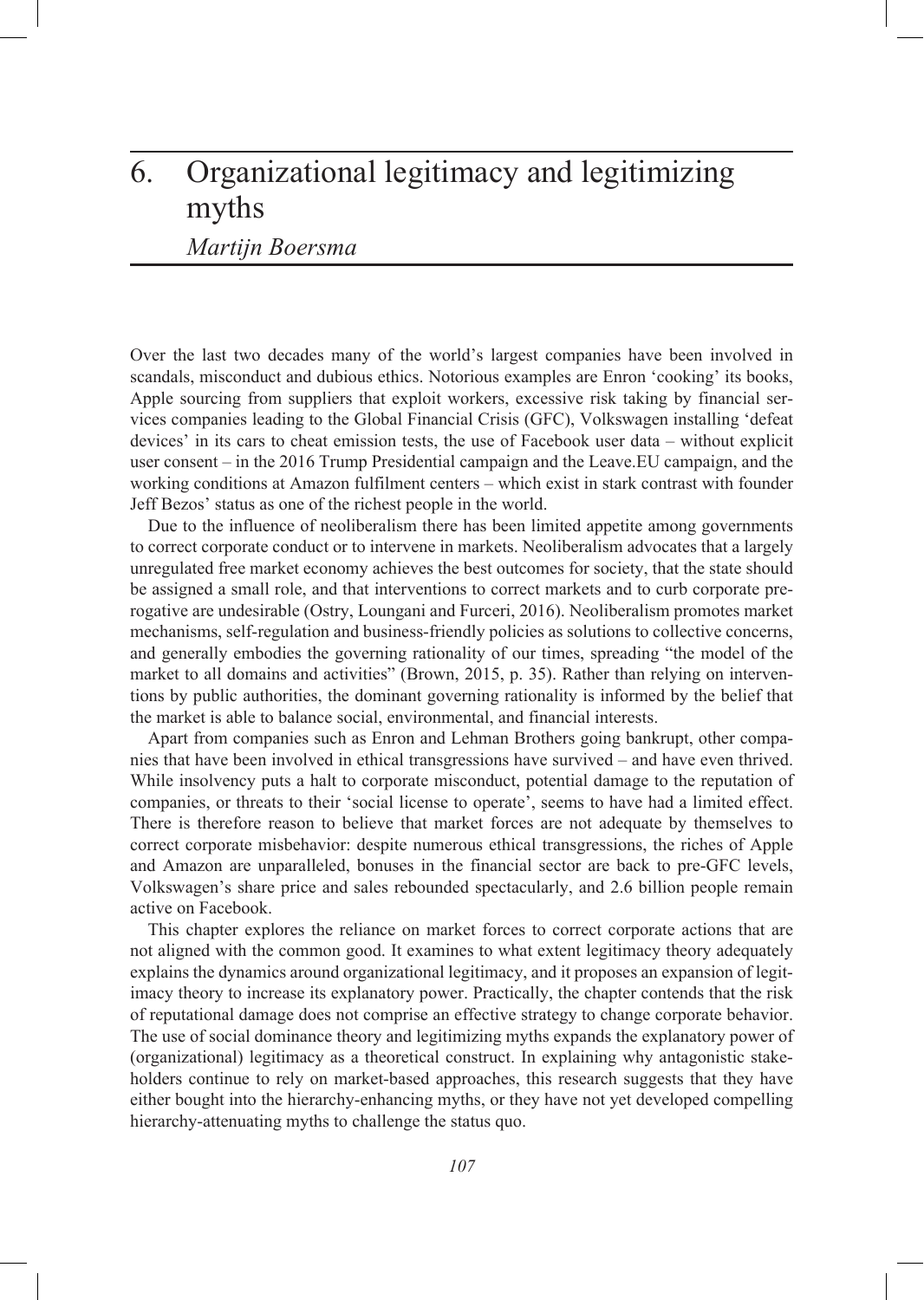The chapter is structured as follows. The first section discusses 'corporate purpose', a concept that rehashes the notion that companies should consider stakeholder concerns rather than merely shareholder returns. The virtues espoused by this concept are juxtaposed by discussing examples of corporate misconduct and ethical transgressions involving some of the world's largest companies. This raises the question why these companies continue to thrive, despite the notion that not adhering to community values threatens organizational legitimacy. The second section examines the theoretical perspectives associated with (organizational) legitimacy, arguing that this concept is applied across several disciplines and theories. The third section explains how organizational legitimacy is operationalized within stakeholder theory, while reviewing the notion of the 'the social license to operate', and explaining the different tactics that organizations use to gain, maintain and repair legitimacy. Finally, section four proposes an expansion of organizational legitimacy as a theoretical construct by incorporating views from social dominance theory – notably the concept of legitimizing myths. The proposition will be operationalized by discussing the ethical transgressions of Apple, and the tactics it applied to successfully preserve its legitimacy. The chapter concludes with the suggestion that the 'social license to operate' and 'corporate purpose' are legitimizing myths that uphold the idea that the market can balance social, environmental, and financial interests.

## ARE COMPANIES DRIVEN BY PROFIT OR BY PURPOSE?

In February 2019, former Enron CEO Jeffrey Skilling was released from custody after having spent over a decade behind bars. In 2006, Skilling was sentenced to 24 years in prison and fined US\$45 million for securities fraud, conspiracy and other crimes. In 2013, the sentence was reduced to 14 years. Enron went bankrupt in 2001 after years of illicit deals and account-ing tricks that resulted in more than 5,000 job losses, eliminated over US\$2 billion in pensions and rendered US\$60 billion in Enron shares worthless (Stevens and Haag, 2019). The Enron scandal remains one of the largest corporate scandals of all time.

Just prior to Skilling's release, Larry Fink, CEO of Black Rock, the largest asset management company in the world (Fortune, 2020), called on business leaders to consider the purpose of their company. "Purpose is not a mere tagline or marketing campaign; it is a company's fundamental reason for being – what it does every day to create value for its stakeholders. Purpose is not the sole pursuit of profits but the animating force for achieving them. Profits are in no way inconsistent with purpose – in fact, profits and purpose are inextricably linked. Profits are essential if a company is to effectively serve all of its stakeholders over time – not only shareholders, but also employees, customers, and communities. When a company truly understands and expresses its purpose, it functions with the focus and strategic discipline that drive long-term profitability" (Fink, 2019).

The urging for business leaders to consider 'purpose' is remarkable because of Black Rock's size and because of Fink's argumentation: "Unnerved by fundamental economic changes and the failure of government to provide lasting solutions, society is increasingly looking to companies, both public and private, to address pressing social and economic issues. These issues range from protecting the environment to retirement to gender and racial inequality, among others. Fueled in part by social media, public pressures on corporations build faster and reach further than ever before. In addition to these pressures, companies must navigate the complex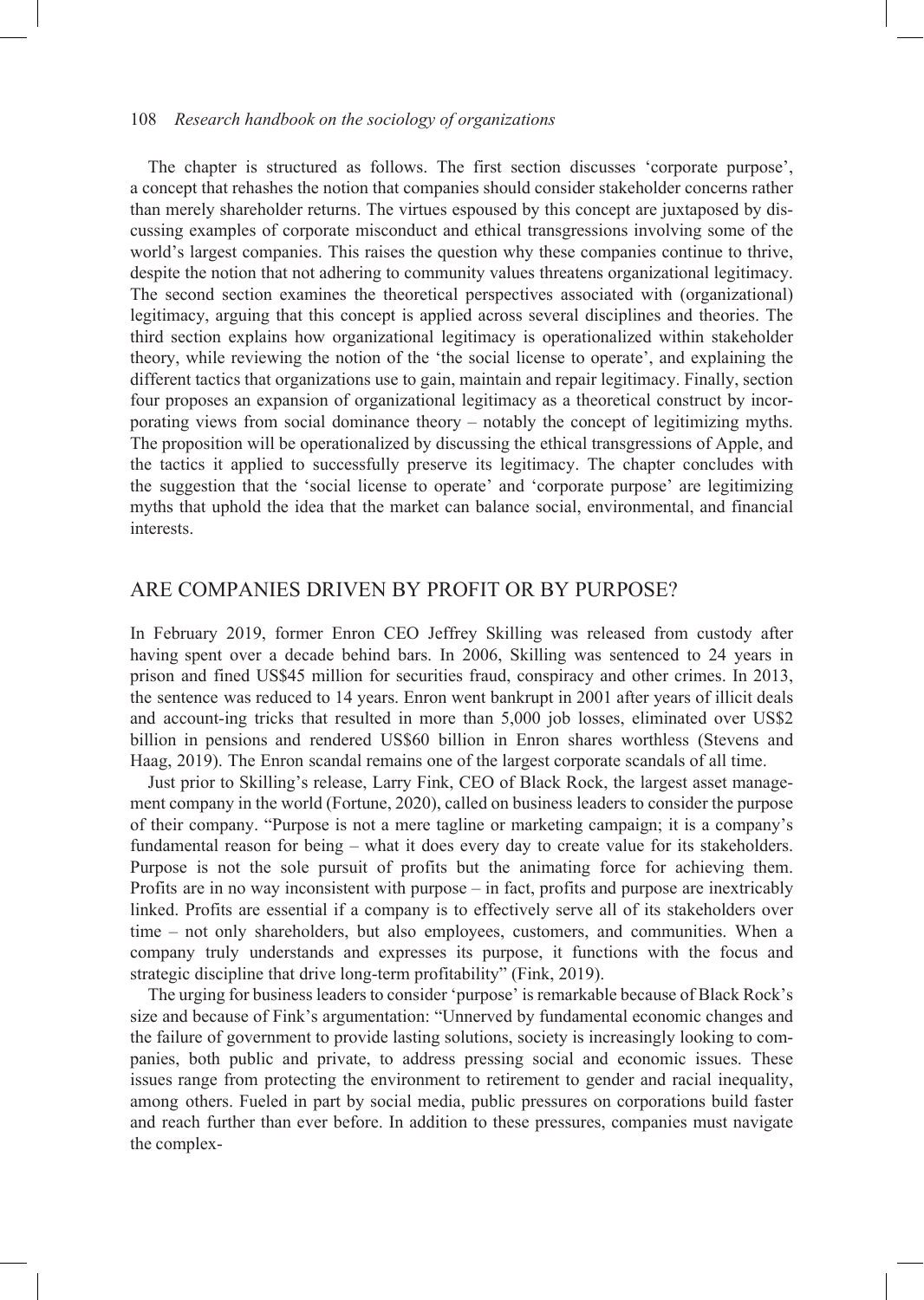ities of a late-cycle financial environment – including increased volatility – which can create incentives to maximize short-term returns at the expense of long-term growth." (Fink, 2019).

In underlining the importance of corporate purpose Larry Fink is, ostensibly, arguing for a shift away from shareholder capitalism towards 'stakeholder capitalism'. In his letter, he argues that companies should no longer prioritize short-term profits or solely focus on maximizing shareholder returns. Rather, companies should aim to create value for all stakeholders, and – in true neoliberal fashion – he contends that companies need to do so because of the failure of public institutions to adequately address collective concerns expressed by the public. By promoting a narrative around corporate purpose, Larry Fink gives credence to the idea that companies are beholden to all of their stakeholders rather than merely to their shareholders.

As the following paragraphs show, the problem is that the empirical record contradicts the supposed shift from shareholder returns towards stakeholder concerns. Between Enron's collapse and Fink's call for CEOs to consider their companies' purpose lies nearly twenty years of corporate scandals, misconduct and dubious ethics. For example, in 2006, Apple was shown to source from suppliers with a poor reputation concerning labor standards. It was alleged that workers were earning as little as US\$50 a month, while working 15 hours a day. Events took turn for the worse in 2010 when a string of suicides occurred at Apple's largest supplier. Fourteen Foxconn employees took their lives, with another four individuals attempting suicide and surviving badly injured (Clarke and Boersma, 2015). More recently, in 2017, Apple became embroiled in "Batterygate". Consumers accused the company of forcing users to upgrade by deliberately slowing older devices after a software update. Apple CEO Tim Cook admitted that the update was designed to reduce the performance of older Apple devices (Robertson, 2020). Despite these occurrences, in 2018 Apple became the first trillion-dollar company (Davies, 2018).

In 2007, years of excessive risk taking in the financial services industry reached its peak and resulted in the largest global recession since the Great Depression, up until the recession caused by the Covid19 pandemic. Large financial companies such as Lehman Brothers went bankrupt, while other financial companies received massive bailouts using taxpayer money to avoid the collapse of the world economy. Among others, American International Group (AIG), received \$US170 billion in emergency credit. In the fourth quarter of 2008 AIG reported a loss of US\$62 billion (Ellis, 2009). Despite the bailout and the record loss, AIG paid out \$US450 million in bonuses to employees in its financial products unit in 2009 (Pleven, 2009), prompting the US Senate to debate the introduction of legislation to recover these funds. These plans were abandoned after recipients agreed to pay back US\$50 million (Walsh and Hulse, 2009).

Bonuses in the financial sector, widely regarded as creating perverse incentives leading to unethical behavior, surpassed pre-GFC levels when Jamie Dimon – CEO of JPMorgan Chase, another financial company engaged in excessive risk taking prior to the GFC, was given a \$US 31 million bonus in 2019 (Davis and Melin, 2019). Jamie Dimon, like Larry Fink, has come out publicly to say that companies should consider the common good: "the [Covid-19] crisis must serve as a wake-up call and a call to action for business and government to think, act and invest for the common good and confront the structural obstacles that have inhibited inclusive economic growth for years", he added that "[t]he last few months have laid bare the reality that, even before the pandemic hit, far too many people were living on the edge" (Noonan, 2020).

In 2015, Volkswagen was caught in the well-known emissions scandal, also known as 'Emissionsgate' or 'Dieselgate'. The US Environmental Protection Agency announced that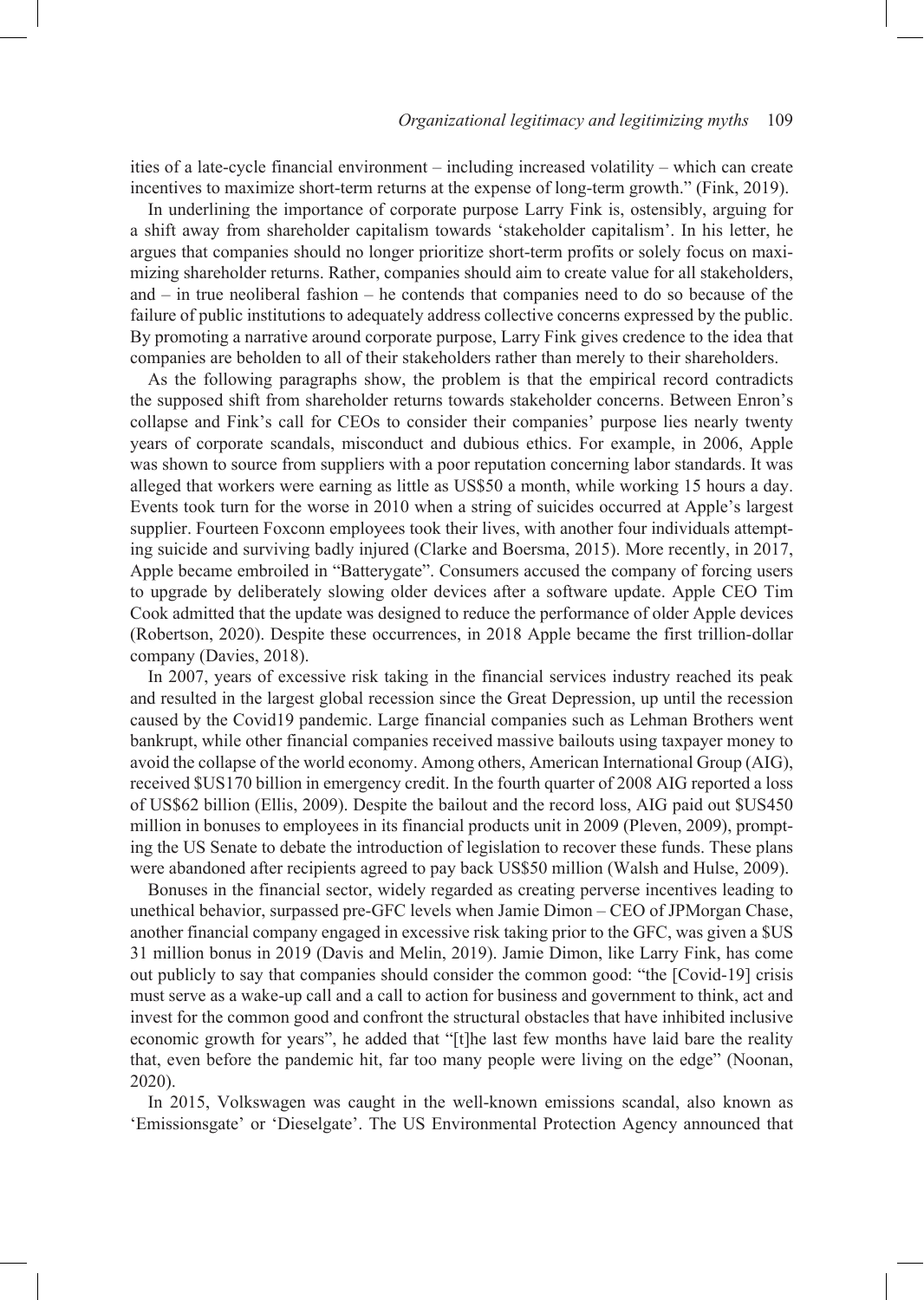it had reason to believe Volkswagen's cars were fitted with software that could detect test conditions, so-called 'defeat devices', that would detect when the cars were undergoing laboratory testing and turn on controls to reduce nitrogen emissions. The cars would then appear to comply with the agency's standards but were actually emitting up to 40 times the nitrogen dioxide limit when driving on the road. Volkswagen admitted to systematically cheating emissions tests, it recalled millions of cars and paid large fines (Rhodes, 2016). In 2017, Forbes posted: "Volkswagen Wows Investors with Latest Profit Report, And Strong Outlook". The company's earnings had risen by 15 percent in the third quarter of 2017 to  $\epsilon$ 4.13 billion, com-pared with  $\epsilon$ 3.75 billion in the same period of 2016 (Winton, 2017). Looking at these financial results, it is almost as if the emissions scandal never happened.

Facebook has been involved in numerous debates around privacy issues. In 2018, The Guardian and the New York Times reported that a company named Global Science Research had harvested data from millions of Facebook users in 2013 – without their explicit consent. This was made possible because a previous version of Facebook's privacy policy allowed apps to gather information about 87 million Facebook users even though only around 30,000 people had actually used their app. These details were later sold to Cambridge Analytica, who used it to create targeted ads to encourage users to vote for Donald Trump and Brexit (Badshah, 2018). The fallout of this scandal led to Mark Zuckerberg appearing in front of Congress in the US. Nevertheless, in 2020, Facebook had 2.6 billion active users (Clement, 2020).

Various business practices of Amazon have also been called into question. Most notably, US Senator Bernie Sanders raised concerns about the fact that many of Amazon's employees were dependent on food stamps. A 2018 report showed that one in three Amazon employees in Arizona relied on food stamps, while one in ten Amazons employees received them in Pennsylvania and Ohio (Brown, 2018). In 2018, Sanders introduced the 'Stop BEZOS' act, which would result in companies being taxed the total cost of any government aid that its employees would receive. Sanders stated that "[t]he taxpayers in this country should not be subsidizing a guy who's worth \$150 billion, whose wealth is increasing by \$260 million every single day" (Heater, 2018). In 2018, Amazon announced it would raise the minimum hourly wage for all US-based employees to \$US15. To put this in contrast: Bezos makes around \$US2,489 each second – more than twice what the median US worker makes in a week, and his net worth is greater than the combined gross domestic product of Iceland, Luxembourg, and Cyprus (Warren, 2019). In February 2020 Amazon reached a market capitalization of one trillion dollars (Vlastelica, 2020).

In these examples there is little evidence of companies genuinely being concerned with stakeholder interests. The same can be said when looking at behaviors of the private sector as a whole. In 2018, companies in the S&P 500 Index repurchased US\$806 billion in shares (Lazonick, Sakinç and Hopkins, 2020). Companies use share buybacks to manipulate their share price to their own benefit. Repurchases inhibit the investment in productive capabilities to sustain the company in the long run and therefore come at the expense of employees, as well as continuing shareholders. Excessive dividend payouts similarly undercut reinvestment in productive capabilities. Both share buybacks and excessive dividend payouts make no contribution to the productive capacity of a company. Instead, they disrupt the growth dynamic that links productivity with worker compensation. The results are increased income inequity, employment instability, and anemic productivity (Lazonick and Shin, 2019).

These examples cast doubt on the idea that companies consider stakeholder concerns as seriously as they do shareholder concerns. Despite the widely publicized examples of miscon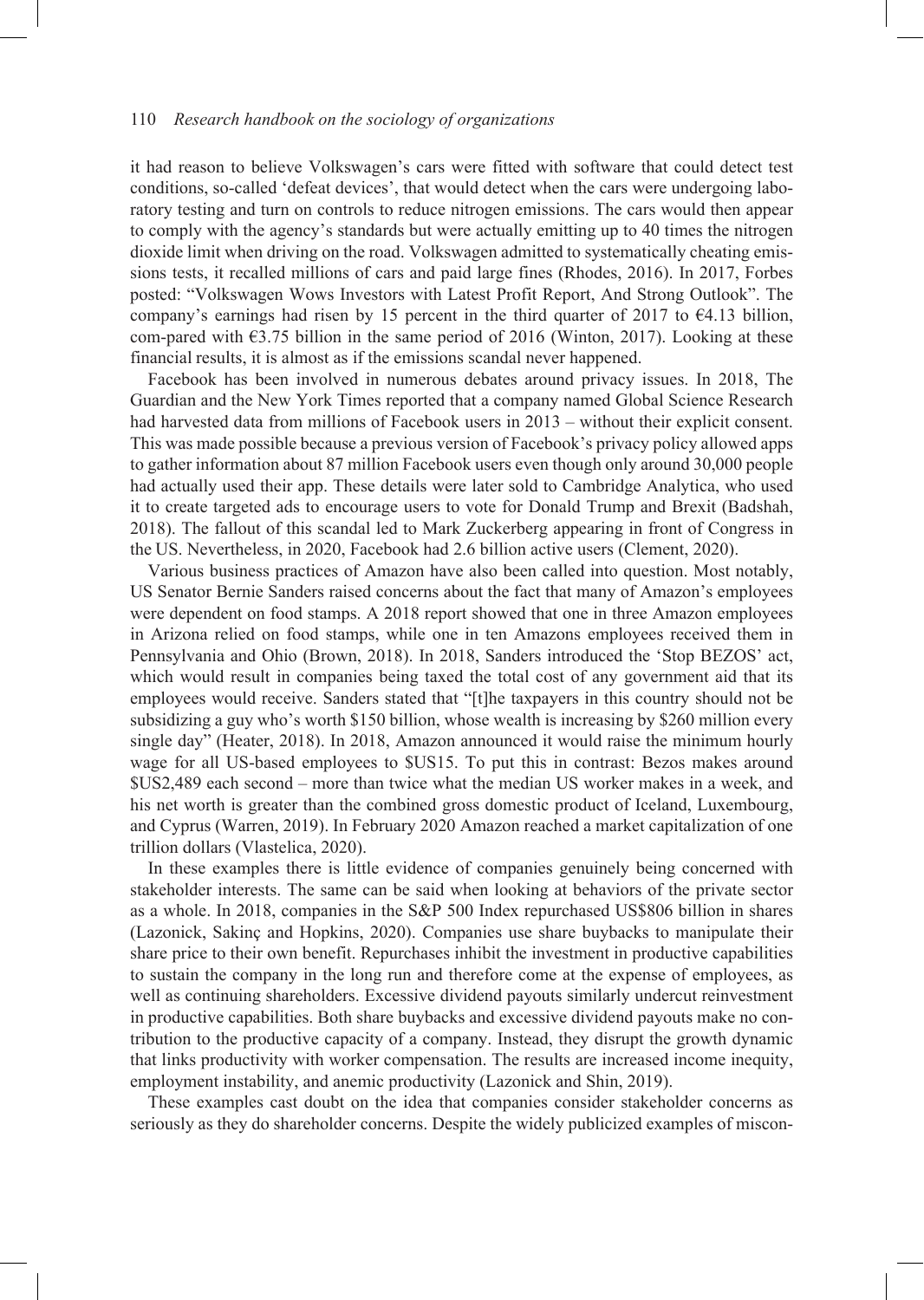duct and injustice, we have not seen these companies being held to account by consumers or investors, nor has the 'social license to operate' of these companies come under serious threat. It is therefore necessary to critically analyze the core assumptions that underpin 'organizational legitimacy'. As we will see, organizational legitimacy is shaped within a wider belief system. The commonly accepted notion is that not adhering to these beliefs threatens organizational legitimacy. If that is indeed the case, how do we explain the scenarios described in the previous paragraphs? This research suggests that organizational legitimacy as a theoretical construct currently does not adequately explain these scenarios. As such, the time is right to rethink the ways in which companies can(not) be held to account.

# LEGITIMACY (AND) THEORY

Central to the idea of organizational legitimacy is that organizations need to consider pressures emanating from society, and deal with these factors accordingly, in order to retain legitimacy and continue their enterprise (Suchman, 1995). For companies, this means they should not only consider the dynamics of the market and the interests of shareholders, but they should also consider community concerns. This description signals a strong association of organizational legitimacy with stakeholder theory (Idowu *et al.*, 2013). Organizational legitimacy complements stakeholder theory by providing an abstract concept that provides a motivation for companies to engage with stakeholders. As a concept that can be bestowed and taken away, it provides corporate stakeholders with leverage in dealing with companies.

Legitimacy has several interpretations and is used in disciplines such as political science, philosophy, psychology, and sociology (Suddaby, Bitektine and Haack, 2017). Legitimacy as a scholarly concept has its origins in sociology. Max Weber's seminal work at the start of the twentieth century discusses legitimacy as a broad political and social concept, specifically related to power, and identifies 'traditional', 'charismatic' and 'rational-legal' legitimacy (Weber, 1978). Weber stressed that power is legitimate if it is perceived as such in the eyes of those over whom power is exerted. Apart from legitimacy in a socio-political sense, we also have to look at the genesis of organizational legitimacy*.* Legitimacy in a general sense is closely related to organizational legitimacy, in that "[s]ociety grants legitimacy and power to business. In the long run, those who do not use power in a manner which society considers responsible will tend to lose it" (Davis, 1973, p. 314). Dowling and Pfeffer argue that, for a company to persist, there must be "congruence between the social values associated with or implied by their activities and the norms of acceptable behavior in the larger social system of which they are apart" (1975, p. 122).

While legitimacy has many dimensions, definitions share a number of common characteristics. Suchman defines legitimacy as a "[…] generalized perception or assumption that the actions of an entity are desirable, proper, or appropriate within some socially constructed system of norms, values, beliefs, and definitions" (Suchman, 1995, p. 574). Legitimacy has similarly been described as the attitude of people towards durable elements of society (Hybels, 1995), and as a "social construct based on cultural norms" (Nasi *et al.*, 1997, p. 300). These definitions show that legitimacy is not static, but that it is continuously shaped by changing social values and expectations on the part of individuals and groups, and how entities are expected to conform. It is argued that legitimacy is not simply something that an entity either does or does not possess (O'Donovan, 2000). When there is a rift between the broader value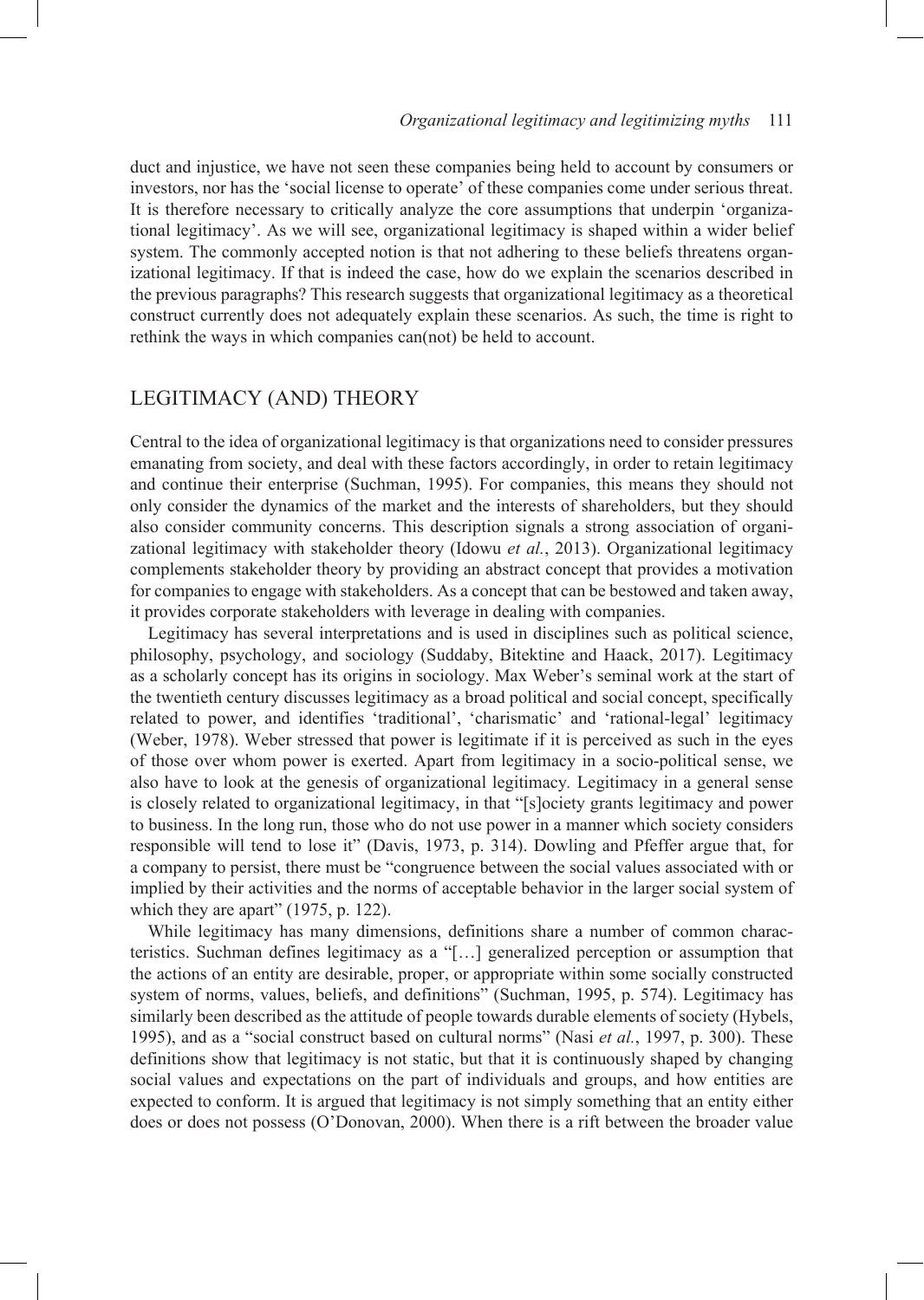system and the impact of corporate activities, a company's legitimacy can come under threat. Sethi coined the term 'legitimacy gap' (1975) to describe this rupture.

It is noted that "[l]egitimacy has emerged as a pivotal but often confusing construct in management theory" (Suddaby, Bitektine and Haack, 2017, p. 1). Perhaps even more so than in the various definitions of (organizational) legitimacy, the confusing nature of this concept is apparent in the different taxonomies that are used to classify legitimacy according epistemological and ontological factors. Suddaby and co-authors identify three ways in which researchers understand legitimacy: "legitimacy as a property", which regards legitimacy as a resource that an entity either does or does not possess based on the existence or non-existence of a legitimacy gap; "legitimacy as a process", which sees legitimacy as constructed in an interactive process, the process thus granting legitimacy; and "legitimacy as a perception", which focuses on its perception and evaluation and sees cognition as the primary mechanism through with legitimacy is constructed (2016). Prior to Suddaby et al., Suchman (1995) classified legitimacy into three types: 'pragmatic legitimacy', which describes whether the characteristics of a company enable it to achieve its practical objectives; 'moral legitimacy', which refers to the congruence of organizational values with the normative expectations of the environment that surrounds it; and 'cognitive legitimacy', which rests on the organizational image and the societal acceptance of this image. All types of legitimacy show that it is an essential yet intangible resource for companies, which can be threatened and needs to be managed carefully*.*

Suchman's typology demonstrates that moral legitimacy forms the core of legitimacy as a theoretical construct: without the normative views of the social environment in which the company is embedded there is no frame of reference to judge the actions of a company, and therefore legitimacy cannot be used to explain the enabling or constraining of organizational activities. Surprisingly, it is not exactly clear what the repercussions are of organizational legitimacy being negatively affected. Davis (1973) says that organizations can lose legitimacy, while Dowling and Pfeffer even argue that an organization needs legitimacy in order to continue to exist (1975). It has long been recognized that threats to organizational legitimacy can result in negative financial consequences (Deegan & Blomquist, 2006). Considering the ascendency of neoliberalism and the diminishing appetite for government intervention in business affairs, market forces arguably become increasingly important in influencing organizational legitimacy. This trend can be witnessed in the growth of consumer pressure (Colli, 2017) and investor activism campaigns (O'Brien, 2020). Yet, it remains uncertain whether this leaves stakeholders such as consumers and investors with enough leverage to challenge corporate conduct.

Apart from being used in different disciplines, legitimacy can also be linked to various theories. Legitimacy as a resource is related to resource dependence theory, which theorizes that the behavior of an organization can be explained on the basis of their need for resources such as labor or capital (Hillman, Withers and Collins, 2009); legitimacy as a process can be linked to stakeholder theory, which has descriptive, instrumental, and normative dimensions, and is concerned with how companies manage the (competing) demands of their stakeholders (Donaldson and Preston, 1995); while legitimacy as a perception can be linked to reputational and impression management theory (McDonnell and King, 2013), which revolve around the portrayal of the corporate imagery. Institutional theory examines how organizations deal with normative pressures, which frequently occurs by copying accepted practices displayed by other organizations (DiMaggio and Powell, 1983). In the context of organizational legitimacy, this means that organizations are more likely to prosper if legitimacy is obtained by conform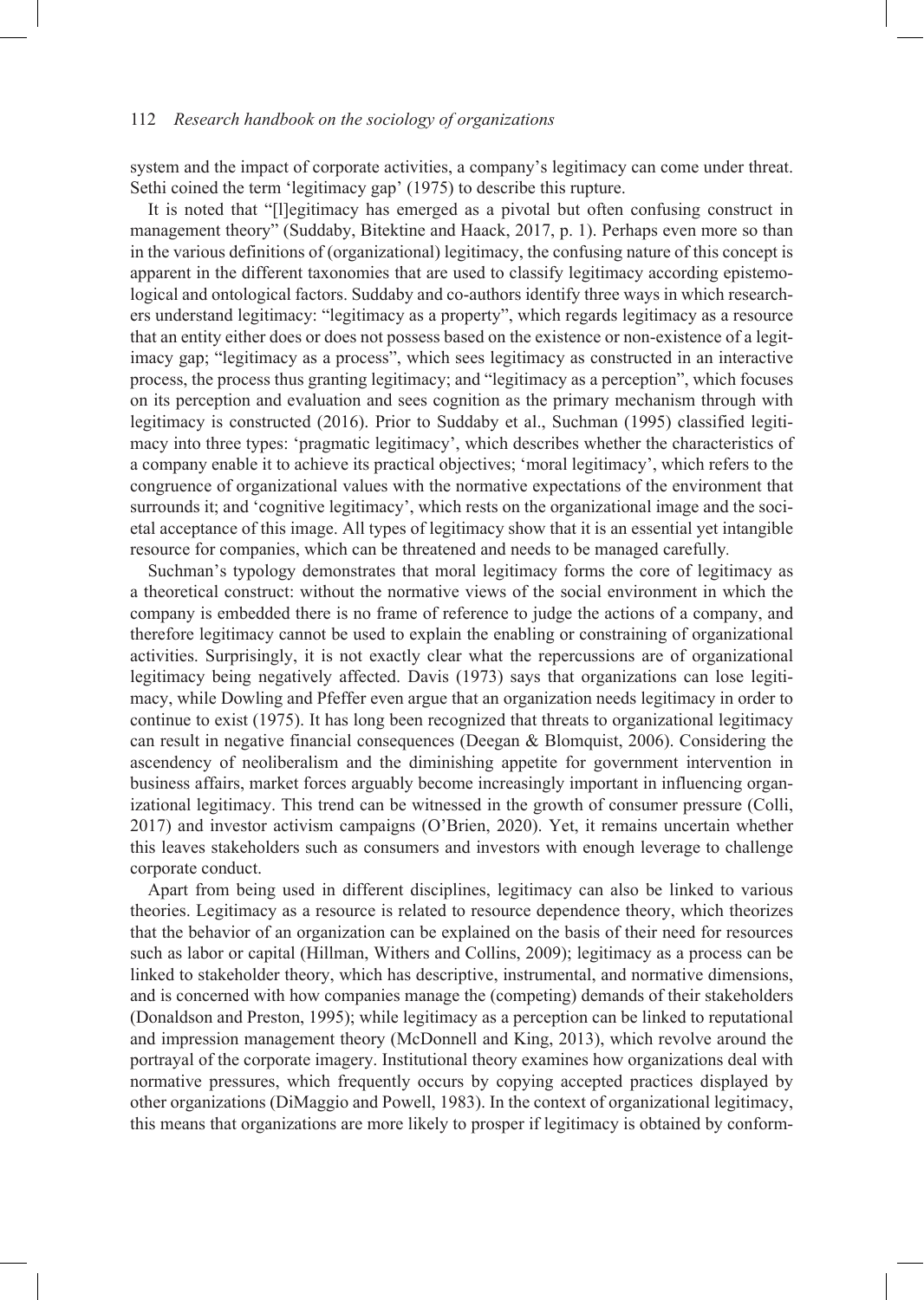ing with its institutional environment, or by acting similar to other organizations that it shares this environment with (Haack, 2012).

A useful taxonomy of legitimacy-related theories is the distinction between institutional and strategic approaches. Suchman (1995) divides theoretical approaches to legitimacy into these two groups: the first category is concerned with organizational legitimacy being gained by conforming with institutional settings; the second perspective is concerned with the way in which organizations strategically manage and even manipulate their environment to obtain legitimacy*.* The former approach has a normative footing, while the later approach is aligned with instrumental approaches. In practice it is questionable whether legitimacy can be viewed along such strict lines. Regardless of the theoretical approach, in each scenario where legitimacy is a feature, legitimacy is in a state of flux as organizations are dealing with the demands of actors that can (seemingly) influence organizational legitimacy. In addition, each theoretical approach posits that organizations will strive to maintain stability of legitimacy. Where theories differ is how the different demands and groups expressing those demands are approached by organizations, what kinds of strategies are used in doing so, and why organizations are (not) motivated to meet those demands.

It is arguable that there is no such thing as 'legitimacy theory' in and of itself. Instead, it seems that legitimacy is an explanatory concept that is applicable across different disciplines and theories. For example, seeing legitimacy in the context of institutional theory explains why companies do not only conform to the law, but also conform to informal norms. It explains why organizations meet and comply with informal institutions, as there is something that is at stake, that stake being legitimacy. Similarly, stakeholder theory argues that organizations have stakeholders whose claims they need to consider. The same applies to the addition of legitimacy to stakeholder theory: it assists in explaining actor motivations and strategies, and therefore increases the explanatory power of this theory. In short, legitimacy should not strictly be regarded as a theory, but rather a useful theoretical construct that has a strong interplay with other theories and expands their explanatory capacity.

## STAKEHOLDER THEORY AND THE SOCIAL LICENSE TO **OPERATE**

Stakeholder theory can bring together several key components of the other theories. Stakeholder theory harmonizes institutional and strategic approaches, as it can embody descriptive, normative, and instrumental views (Donaldson and Preston, 1995). It can describe managerial motivations within institutional settings, while also capturing the stakeholder demands. In addition, stakeholder theory can also consider social, political, and economic factors, and it does so by focusing on the dynamics between companies and their stakeholders within the specific context at hand. Finally, organizational legitimacy can be inserted into stakeholder theory as the abstract concept that represents the stake.

Stakeholder theory was popularized by Edward Freeman in the early 1980s. What is often left unsaid about the genesis of stakeholder theory is that it was introduced as part of a strategic management paradigm (Freeman, 1984). Freeman described how companies could manage their stakeholders to further the goals of the company, he did not suggest that stakeholders should replace shareholders as the locus of the organization. Many scholars have built on stakeholder theory to capture the dynamics between companies and their stakeholders. In addi-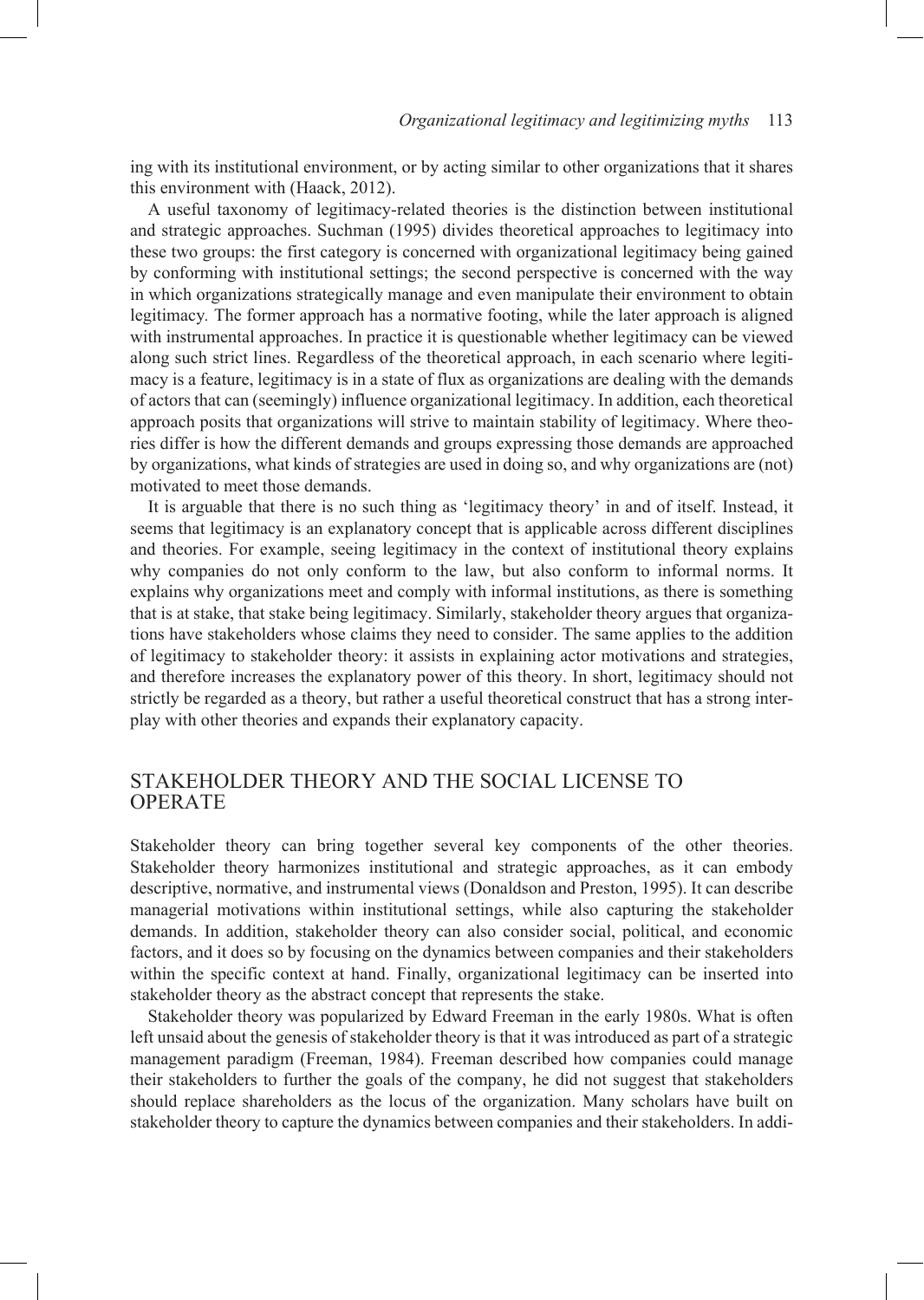tion, companies have widely adopted the stakeholder narrative in their annual and sustainability reports to demonstrate their awareness and alleged concern for social and environmental issues.

The previous sections show that the commonly accepted notion is that stakeholders can judge the legitimacy of an organization by evaluating its activities. The frame of reference in making this judgement is marked by stakeholder interests and more broadly with the question of whether the activities of the organization are aligned with social norms. However, arguably, not all stakeholder groups will be equally powerful, and therefore will not have the same impact in bestowing or threatening legitimacy. Following this reasoning, a company will be more concerned with certain stakeholder demands compared to others. In descriptions of who can influence legitimacy, literature uses broad terms such as "a status conferred by social actors" (Guthrie and Parker, 1989) or "conferring publics" (O'Donovan, 2002).

Freeman describes stakeholders as "any group or individual who can affect or is affected by the achievement of the organization's objectives" (Freeman, 1984, p. 46). In a seminal work on stakeholder identification, Mitchell et al. (1997) describe how organizations classify stakeholders and their demands. In the context of legitimacy, these attributes can help to determine the influence of stakeholders, and how companies prioritize stakeholders and develop strategies to manage organizational legitimacy. The first and arguably most important stakeholder attribute is power, which determines the degree of influence a stakeholder has; the second attribute is urgency, which relates to the importance of the demand and the timeliness of the corporate response; and the third attribute is legitimacy, which concerns the judgment of the company regarding validity of the stakeholder group and their claim.

The idea that businesses must act in accordance with societal values relates to the notion of the *social contract*, which states that if an entity is found to be in breach of the contract with society, repercussions can be severe and this may even result in the failure of that entity (Deegan & Blomquist, 2006). The concept of the social contract dates back to philosophers such as Thomas Hobbes and Jean-Jacques Rousseau and was initially related to governing entities. For Rousseau, the social contract intends to safeguard the freedoms of the people: while power may be exercised by sovereigns, this right is not divinely granted and can instead only be granted – and taken away – by the people (Rousseau and May, 2002). Hobbes argues that individuals consent to give up a degree of their liberty in order to benefit from the political order (Hampton, 1988).

In short, social contract theorists such as Hobbes and Rousseau argue that the exercise of power is condoned by the public in so far as it is beneficial for the many and in congruence with prevalent values, while rulers are condemned to give up their authority once the conditions of the social contract are violated. Researchers have theorized about the relation between the social contract and organizational legitimacy. For example, Shocker and Sethi (1973) argue that a social contract between an organization and society exists, whereby the community grants the organization permission to operate – be it in accordance with social expectations about appropriate conduct: "an institution must constantly meet the twin tests of legitimacy and relevance by demonstrating that society requires its services and that the groups benefiting from its rewards have society's approval" (1973, p. 97). Evidently, this statement is related to the social responsibilities of corporations: in addition to reaping rewards it is also implied that a business has a duty to act in a socially responsible manner.

According to Guthrie and Parker (1989), legitimacy as a theoretical notion used in management studies relies on the idea that an organization needs a social contract with society. In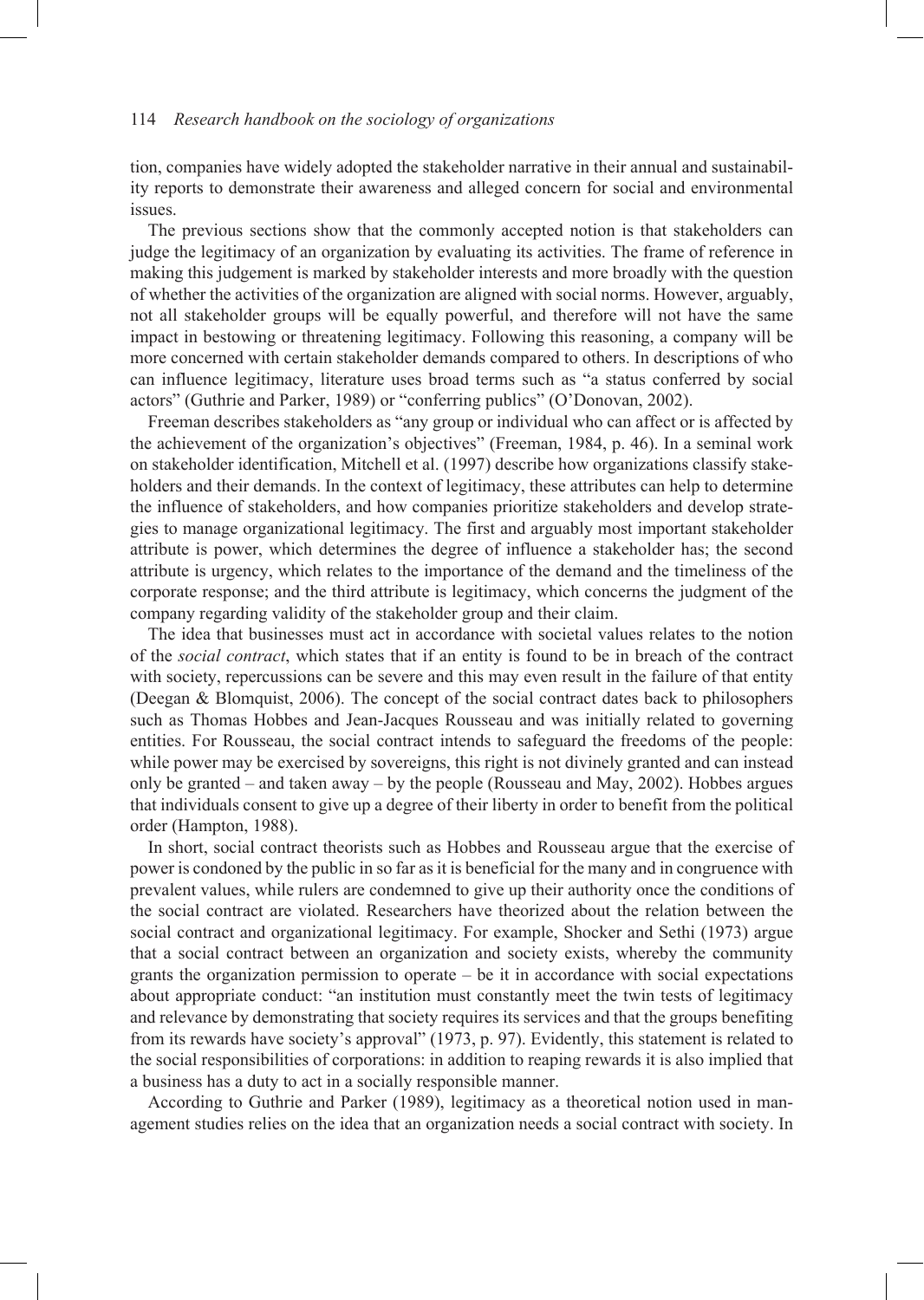other words, corporate activities need to be regarded as desirable – or at least not in contrast with social norms, in order to be condoned by the community and therefore for the organization to continue its endeavors. If Weber's socio-political view of legitimacy can be linked to the general idea of the social contract, then the notion of organizational legitimacy can be linked to the "social license to operate". Indeed, research suggests that the social license to operate may well be "legitimacy by another name" (Gehman, Lefsrud and Fast, 2017). The idea of the social license to operate emerged in the 2000s in the mining and resource industry, which was "distrusted by many of the people it deals with day to day" and has been "failing to convince some of its constituents and stakeholders that it has the 'social license to operate" (International Institute for Environment and Development, 2002, p. xiv).

Other definitions include having "the approval, the broad acceptance of society to conduct its activities" (Joyce and Thomson, 2000, p. 52), the demands on businesses "that emerge from neighborhoods, environmental groups, community members, and other elements of the surrounding civil society" (Gunningham, Kagan and Thornton, 2004, p. 308), and as a sign of "social acceptance or approval… a socially constructed perception that your company or project has a legitimate place in the community" (Black, 2017, p. 18). The social license to operate has become embedded in corporate sustainability reports, as well as in company and industry policies and standards, in CEO speeches, and in statements by peak industry bodies: "[…] the concept of a social license to operate has been widely accepted by the industry as an essential attribute of success. It has prompted companies to look well beyond their self-interest." (International Council on Mining and Metals, 2012, p. 5). The concept has also been embraced by civil society: "[t]he social license is fundamentally about accountability to people and not just powerful interests" according to Kumi Naidoo, former Executive Director of Greenpeace International and former Secretary General of Amnesty International (Morrison, 2014).

Despite its common acceptance, the social license "exists" on the basis of an unwritten agreement between business and society. Problematically, while an actual regulatory license has precise conditions, the social license to operate is intangible with conditions that are not universally defined, in addition to being subject to continuous change. Apart from its conditions not being universally defined, the idea of the social license suggests that it can be granted and revoked, propositions which are questionable given the empirical record. It has been pointed out that "it is easier to point to an absence of particular factors […] necessary for a social license rather than to know when all relevant factors are actively in place" and that the "absence of explicit forms of contestation can be interpreted as latent support in so far as communities have not offered any explicit point of objection" (Owen and Kemp, 2013, p. 32).

The burden of proof therefore seems to lie with stakeholders to show what companies are doing wrong, not with companies to prove what they are doing right. In addition, the absence of community protest can be interpreted as consent. Regarding revoking the social license: while companies that act against societal values can ostensibly suffer repercussions, these only have potential reputational and financial bearing if companies do not break the law, which suggests that the social license relies on the market to balance interests and create desired outcomes for companies and stakeholders. Therefore, while the social license is a seemingly useful abstract concept, and it arguably represents the organizational equivalent of the social contract, the way in which it is said to operate remains contentious.

Civil society organizations are essential actors in exposing corporate misconduct and in holding companies to account. Non-governmental organizations and trade unions in particu-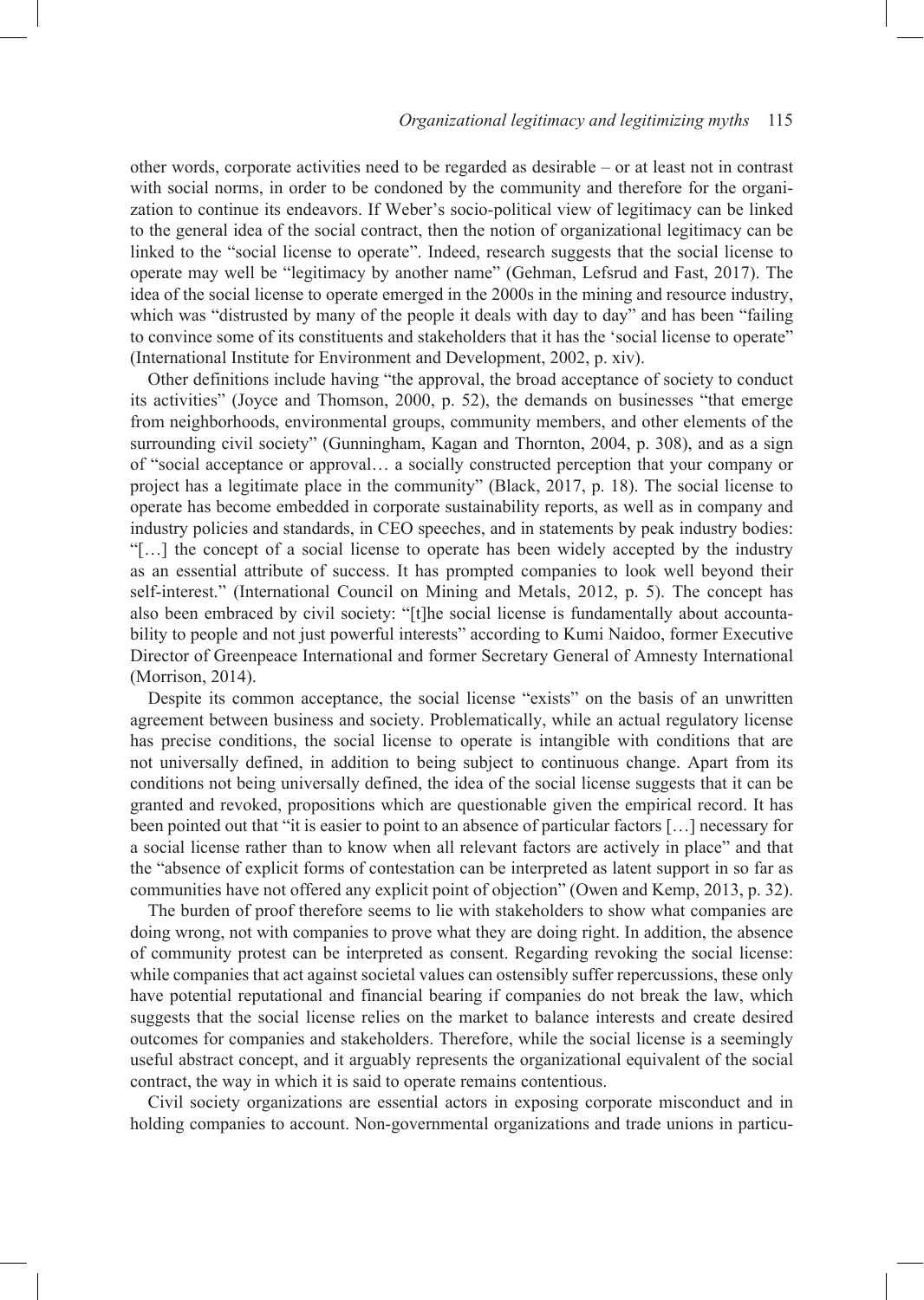lar are organizations that are ideologically driven and actively aim to influence community perceptions on corporate behavior. Through their campaigns, civil society organizations try to create a legitimacy gap by arguing there is a discrepancy between organizational behavior and social norms. The same can be achieved by the media through investigative journalism. In other instances, the media serves as an amplifier that reverberates concerns raised by civil society. Basically, the suggestion of a legitimacy gap is meant to threaten organizational legitimacy, which in turn is meant to pressure companies to respond to the issues that have been raised.

"Legitimation" refers to the tactics that companies use to maintain, gain, or repair legitimacy (Ashforth and Gibbs, 1990). Dowling & Pfeffer (1975) contend that organizations have three options: conforming by adapting to expectations; altering expectations among those that judge the organizations; and aligning the organization with institutionalized symbols or values that are considered legitimate. Lindblom (1993) argues along the same lines: a company can change its activities; change perceptions of its activities; distract from issues that are a concern; or alter expectations about the organization. A company can, of course, also choose not to respond. For example, the company may not recognize the individual or group that raises the issue as a stakeholder, it may deem the issue not to be in breach with its own values or the values of the institutional environment in which it operates, or the organization may not be concerned about the threat to its legitimacy.

Other authors have made a distinction between symbolic and substantive legitimation (Ashforth and Gibbs, 1990). Symbolic legitimation signals increased compliance through positive disclosures. Effectively, this means that a company shapes its image to align with community expectations, while not necessarily substantially changing its behavior. In doing so, the company aims to "appear consistent with social values and expectations" (Ashforth and Gibbs, 1990, p. 180)*.* Ashforth and Gibbs call this tactic "double-edged", as companies outwardly meet community expectations, yet make no changes to their operations. Conversely, substantive legitimation is based on actual changes in practices.

In addition to Dowling and Pfeffer, Lindblom, and Ashforth and Gibbs, researchers have identified a range of ways to classify corporate approaches to managing legitimacy. For example, companies *conform*, in which case a company signals it has adjusted activities, symbolically or substantially, with the expectations of its stakeholders (Sethi, 1978); *ignore*, which is a passive non-response to an issue; and relatedly a company can *avoid*, which is an active response to shun an issue (Oliver, 1991). Companies can also deploy a manipulative strategy as it can *distract*, in which case companies accentuate a different and more positive side of an issue, or point to a different issue (Lindblom, 1993); *deny,* to detach a company from an event by arguing it did not happen or the company was not involved (Elsbach, 1994); and *challenge*, in which case a company goes on the attack by undermining its critics or tries to change the values by which it is judged (Oliver, 1991).

There are two further corporate responses to legitimacy threats that require attention. The first is *compromise*, which implies an acknowledgement of the issue*,* but also involves efforts by the company to seek concessions from its critics in implementing its response; and finally *cooperate*, which in addition to acknowledgement of the issue involves the company engaging in a partnership to resolve the issue (O'Donovan, 2000). The latter approach often takes the shape of multi-stakeholder initiatives. These initiatives can take a substantive form and provide a way forward for groups to collaborate and solve issues, but they can also take on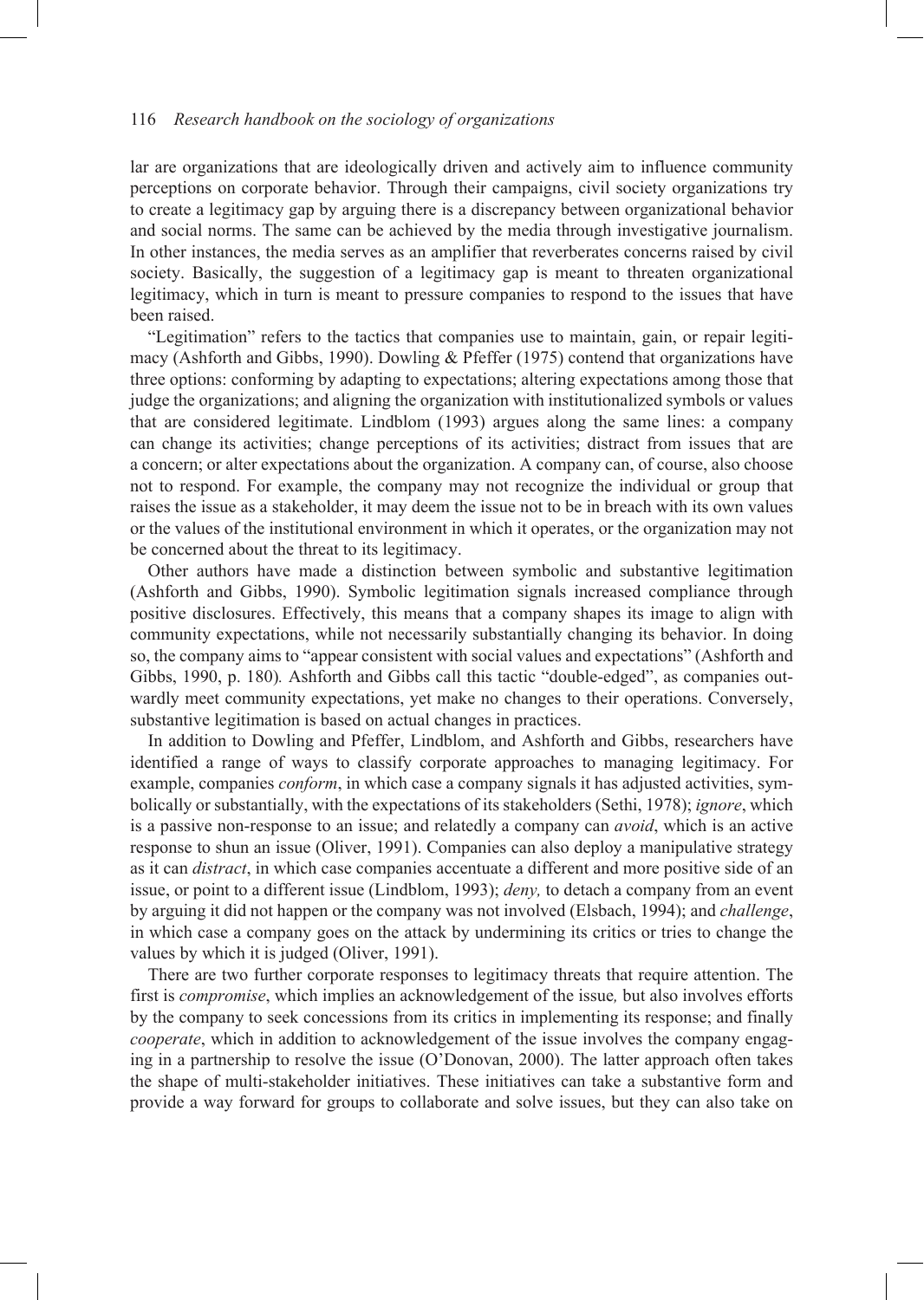a symbolic form where companies engage so that they are seen to address an issue, thereby positively contributing to organizational legitimacy (Boersma, 2018).

As we have seen at the outset of the chapter, companies that have been involved in scandals, misconduct and dubious ethics continue their operations relatively unchallenged. Nevertheless, corporate stakeholders seemingly have not entirely lost faith in approaches that challenge organizational legitimacy, as civil society organizations keep on targeting the reputation of companies in attempts to make them change their behavior. To explain this impasse, a critical approach to organizational legitimacy as a theoretical construct can help to reveal why market-based approaches to hold companies accountable fall short, and why these flawed approaches nevertheless continue. This task is aided by applying knowledge from other scholastic areas (Spicer, Alvesson and Kärreman, 2009).

# EXPANDING LEGITIMACY: SOCIAL DOMINANCE THEORY AND LEGITIMIZING MYTHS

To expand the use of legitimacy as a theoretical construct, this research incorporates notions from social dominance theory. Social dominance theory aims to increase understanding of conflict between different social agents by framing societies as group-based hierarchy structures, and by taking into account cultural, ideological, political, and structural aspects of societies (Sidanius and Pratto, 1999). It postulates that the social agents that benefit from the status quo will demonstrate hierarchy-enhancing behavior – and promote myths that strengthen their hegemony, while marginalized social agents will express hierarchy-attenuating behavior – and use legitimizing myths that aim to undermine the existing hierarchy. These legitimizing myths are described as the "attitudes, values, beliefs, stereotypes, and ideologies that provide moral and intellectual justification for the social practices that distribute social value within the social system" (Sidanius and Pratto, 1999, p. 45).

Social dominance theory posits that marginalization of social agents is based on ideologies and associated myths, which have become embedded in institutions such as companies and schools. These institutions disproportionately distribute sought-after goods such as wealth and knowledge to dominant groups, while directing undesirable elements such as hazardous work and unemployment toward members of less powerful groups. According to social dominance theory, social inequality becomes systematic because of this embeddedness in social institutions: as people tend to support institutions that align with their beliefs, they therefore support the manner in which these institutions allocate resources. According to social dominance theory, the beliefs that legitimize and enhance the existing hierarchy gain strength as the social status of benefitting social agents increases (Sidanius *et al.*, 2004).

Legitimizing myths are therefore an important factor in explaining social inequality. An example of legitimizing myths are paternalistic myths, which contend that hegemony is beneficial as particular groups are unable to look after themselves – thus justifying the need for the welfare state. Other examples are reciprocal myths, which claim that dominant and marginalized groups are in fact equal, and meritocratic myths, which suggest equal opportunities while in reality enhancing inequality (Pratto *et al.*, 1994). A taxonomy of legitimizing myths, which is relevant for the question at hand, concerns *hierarchy-enhancing myths* and *hierarchy attenuating myths* (Sidanius and Pratto, 1999). The first kind maintains the status quo, while the second kind seeks to undermine it. The patriarchal myths are an example of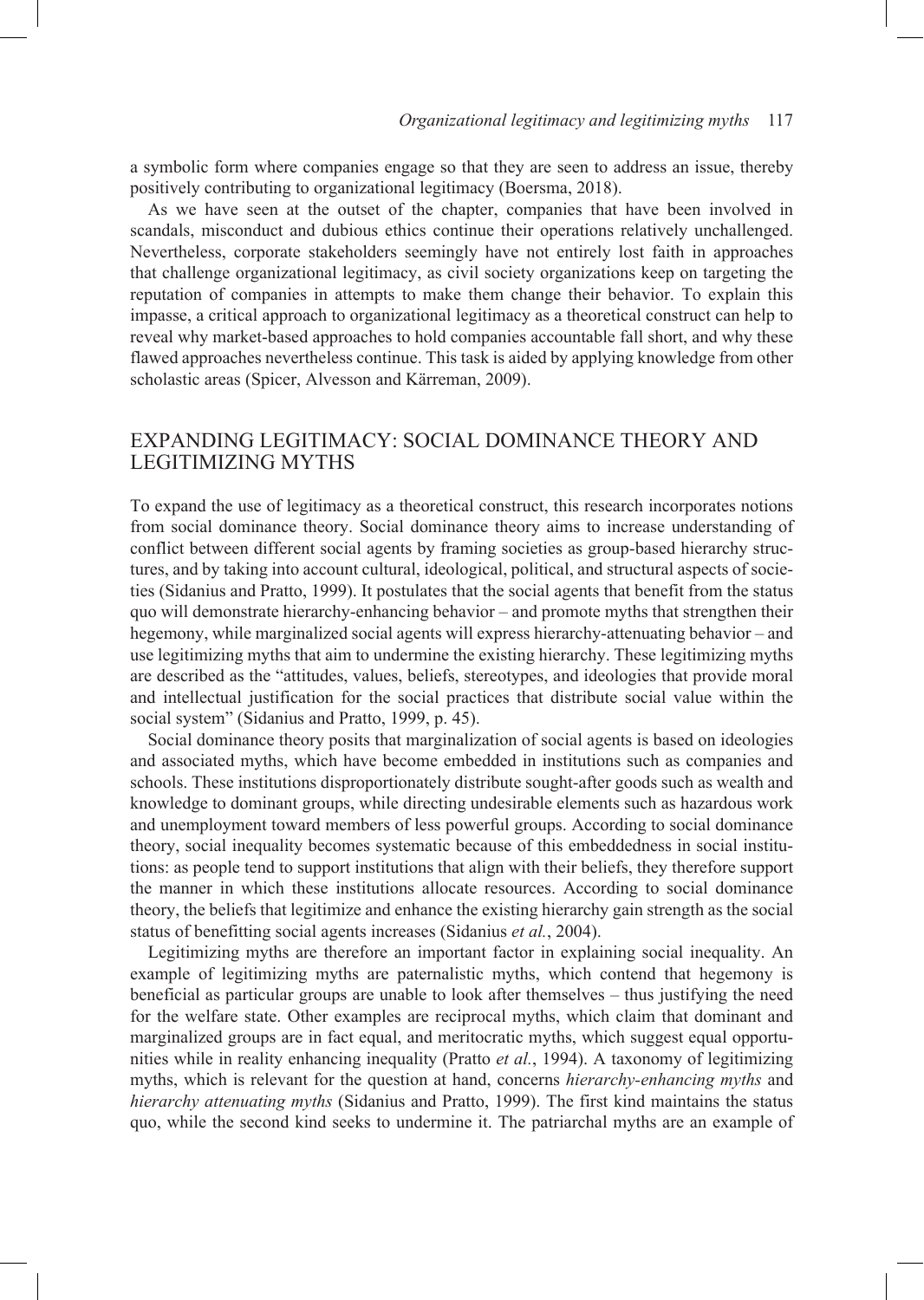hierarchy-enhancing legitimizing myths, which justify inequality based on gender, while feminist myths are an example of hierarchy-attenuating myth, which aim to undermine the patriarchy and strive towards gender equality (Sidanius and Pratto, 1999).

Identifying legitimizing myths can help to reveal how social agents uphold or challenge the taken for granted notions around organizational legitimacy. It can assist in analyzing how companies manage organizational legitimacy when responding to legitimacy threats, and it sheds additional light on the dynamics surrounding social and environmental issues. In other words, where the addition of legitimacy as a concept adds a focal point and motivating factor for social actors, and thus enhances the explanatory ability of theory, legitimizing myths increase explanatory power by describing how social actors maintain or contest the taken for granted notions that surround the gaining, maintaining, threatening, and repairing of organizational legitimacy. Up until now, social dominance theory and legitimizing myths have not been applied in the context of organizational studies. A well-known book by Lynn Stout titled "The Shareholder Value Myth" (2012) does posit that shareholder primacy has no basis in law or economics, but Stout does not explicitly use social dominance theory or legitimizing myths. Yet, the myth of shareholder value is a typical example of a hierarchy-enhancing legitimizing myth, as it contributes to the hegemony of companies and shareholders while delegitimizing broader stakeholder concerns.

This research proposes that organizational legitimacy currently fails to adequately explain how companies can be held to account. Applying notions from social dominance theory to organizational legitimacy implies that companies, as a dominant group of social agents, want to maintain the dominant governing rationality, which is that the market is able to balance social, environmental, and financial interests. Companies will therefore express hierarchy-enhancing myths to maintain the status quo. Negatively affected social agents will ordinarily express hierarchy-attenuating myths to contest this dominant governing rationality. However, the following paragraphs will contend that the key antagonistic stakeholders of companies have either bought into the hierarchy-enhancing myths that companies perpetuate; or have not developed sufficiently compelling hierarchy-attenuating myths.

With the diminishing role of government intervention, the gaining, maintaining, repairing and threatening of organizational legitimacy increasingly relies on market forces. Questioning organizational legitimacy is a seemingly powerful tool for corporate stakeholders. Yet, while this tactic may prompt a response from companies, examples provided at the outset of this chapter show that threats to organizational have limited effect. Insolvency aside, every example provided at the beginning of this chapter shows that companies whose legitimacy was questioned because of scandals or misconduct have survived and thrived. This research suggests that the unquestioned reliance on the market to balance social, environmental, and financial interests is upheld by legitimizing myths.

If we accept that brand damage campaigns orchestrated by stakeholders rely on market forces, we should also accept that corporate responses may follow the logic of the market. In responding to social and environmental issues after being pressured by stakeholders, companies may therefore be driven by instrumental rather than by moral incentives, meaning that corporate responses to stakeholder concerns become a means to an end (meeting financial objectives by addressing stakeholder concerns) rather than an end in itself (addressing stakeholder concerns). As the market ascribes commercial value to the corporate brand and reputation, which are threatened by the campaigns of stakeholders, any corporate response that neutralizes the threat to the corporate brand and reputation suffices. This results in the option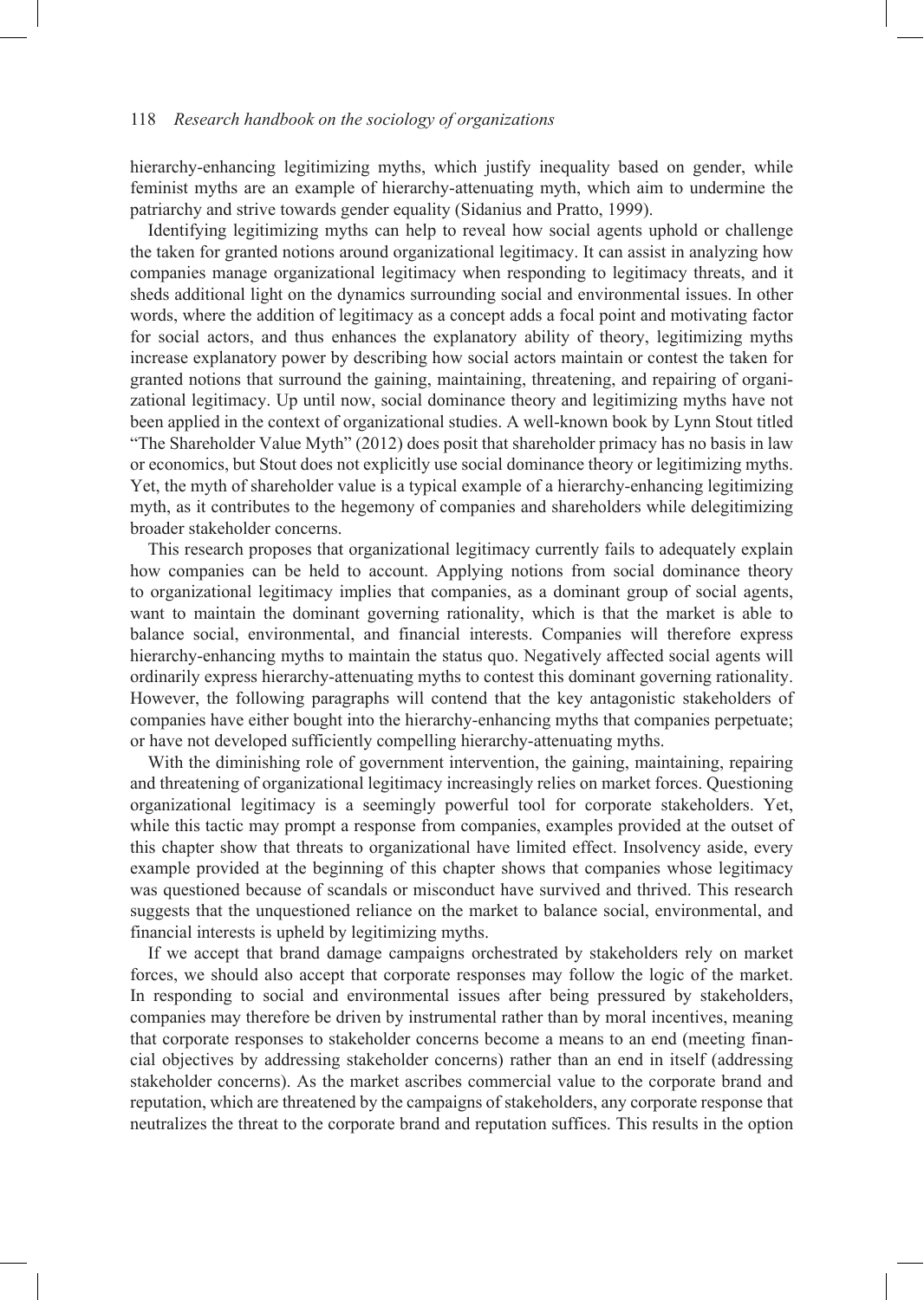of an entirely symbolic rather than a substantive approach to social and environmental issues, without adequately addressing underlying stakeholder concerns.

For example, following reports that Apple was sourcing from sweatshops, the company implemented a supplier code of conduct and hired a social auditing firm to make its suppliers implement reforms. In the words of CEO Tim Cook: "…to me that goes from everything, from environmentally, to how you work with suppliers, with labour questions, to the carbon footprint of your products, to the things you choose to support, to the way you treat your employees" (Haslam, 2013). Despite these public statements, new evidence of continuing labour abuses were presented numerous times over the course of a decade (Clarke and Boersma, 2015). As a former Apple executive told the New York Times in 2012: "We've known about labour abuses in some factories for 4 years, and they're still going on. Why? Because the system works for us. Suppliers would change everything tomorrow if Apple told them they didn't have another choice" (Duhigg and Barboza, 2012). While Apple's organizational legitimacy is allegedly "threatened", the array of incidents in its supply chain have not had major – if any – impact on the company's success.

One of the key concepts that upholds the idea that the market can balance social, environmental and financial interests is the "social license to operate". A major assumption underlying organizational legitimacy is that a social contract exists between companies and society. This is why the social license to operate is also referred to as "legitimacy by another name" (Gehman, Lefsrud and Fast, 2017). The social license to operate suggests that companies will suffer negative consequences if their actions are not aligned with societal norms. While intangible and merely implied, the notion of the social license to operate has become commonplace and is used by companies and civil society organizations alike. The social license to operate implies two things: first, that society can grant this license to a company; and second, that the license can be revoked. However, the examples of corporate misconduct provided throughout this chapter suggest that these notions are contentious.

For example, Apple applies a combination of legitimation tactics to safeguard its social license to operate. Following Dowling & Pfeffer's (1975) and Lindblom's (1994) taxonomies, it *conforms* with stakeholder pressures by implementing reforms; it *alters* expectations by not taking responsibility for transgressions but by blaming its supplier Foxconn; and it *aligns* itself with institutionalized symbols that are considered legitimate, namely through a code of conduct and social auditing approach. While Apple uses *symbolic* and *substantive* means to manage its legitimacy, Foxconn deploys a manipulative tactic to maintain its legitimacy vis-à-vis Apple, as it *decouples* symbolic from substantive measures: Apple's promised reforms do not align with Foxconn's operational reality, as Apple's supplier falsely signals compliance while continuing to breach conditions (Clarke and Boersma, 2015).

In terms of Suchman's legitimacy taxonomy (1995), Apple manages its *cognitive legitimacy* through a mix of symbolic and substantive means: the positive statement by Tim Cook about Apple's approaches to supply chain labour issues are examples of symbolic means, while hiring independent social auditors to monitor activities at suppliers is an example of a substantial effort. In doing so, Apple ostensibly attains *moral legitimacy* by appearing to align itself with normative expectations expressed by civil society organizations. Despite the fact that civil society organizations are persistent in their skepticism about Apple's reforms, and continue to gather evidence which demonstrates that labor exploitation is ongoing, Apple attains *pragmatic* legitimacy by achieving its organizational goals and by reaching a market capitalization of \$US one trillion.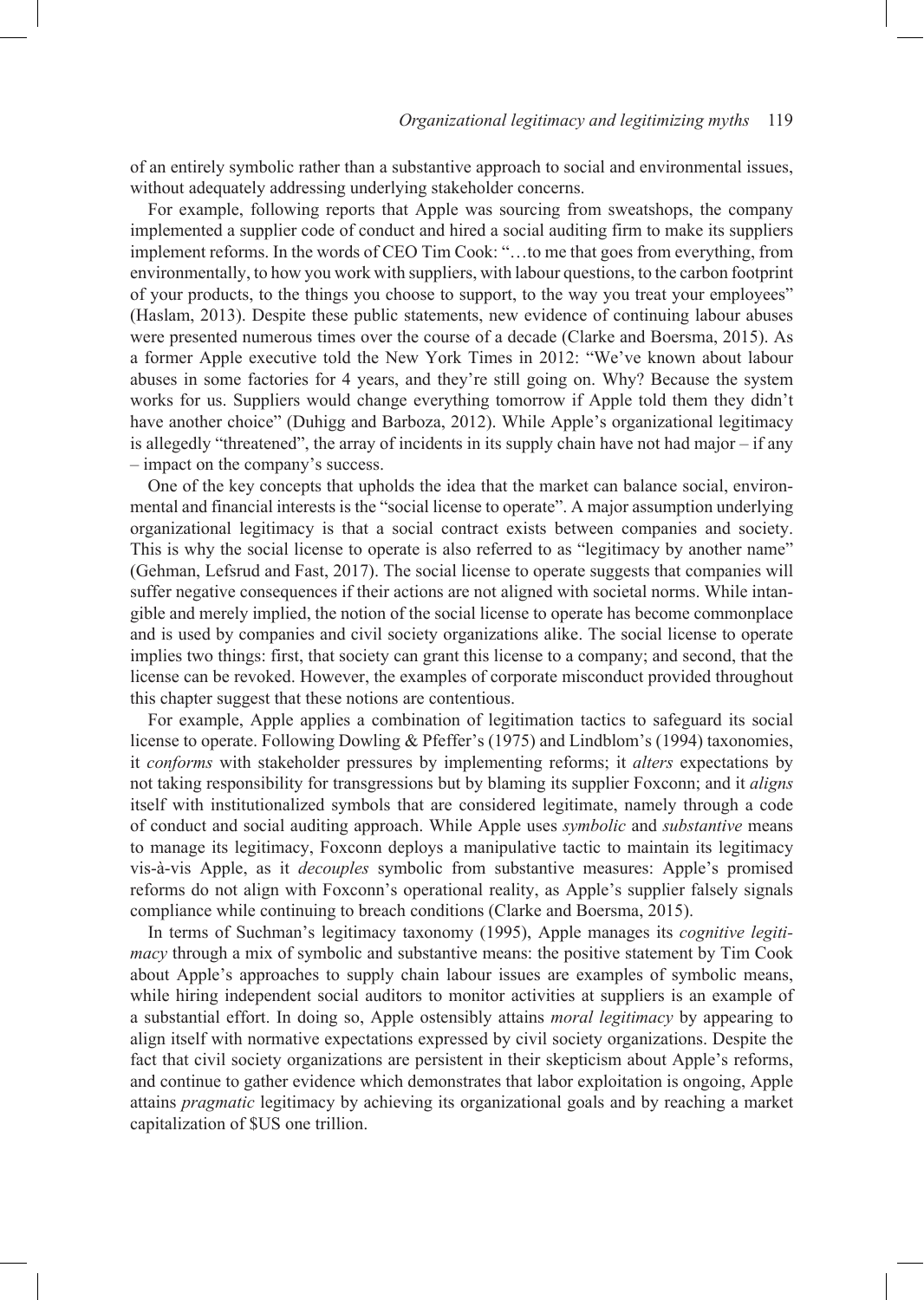The case of Apple shows that the company deploys effective legitimation tactics to manage its social license to operate. Based on the literature, it can be argued that Apple views organizational legitimacy as a resource that represents value to the company – mainly via its brand - which can be maintained by managing stakeholder perceptions. By suggesting that its actions are congruous with the values and expectations of stakeholders, Apple positively influences public views and thus neutralizes threats to its brand. Arguably, civil society organizations on the other hand regard organizational legitimacy as something that is withheld or bestowed based on whether issues have been substantively addressed. Civil society organizations nevertheless continue to apply pressure on Apple and try to leverage the company's brand to effectuate change (China Labor Watch, 2019). This difference in views on organizational legitimacy offers an explanation as to why brand damage approaches are an inefficient strategy to make a company fundamentally change its behavior, however it does not explain why this cycle of failure continues unhindered.

There is no evidence to suggest that any amount of threat to the social license to operate posed an existential threat to Apple or any of the other companies mentioned in this chapter. This gives credence to the suggestion that the social license to operate constitutes a hierarchy-enhancing legitimizing myth that upholds the idea that the market can balance social, environmental, and financial interests. One of the potential reasons why civil society organizations and other antagonistic stakeholders continue to take the failing brand damage approach to change corporate behavior is because they also have come to believe the myth that a company's social license to operate can be threatened. Alternatively, there may simply be a lack of alternatives, which means there are no compelling hierarchy-attenuating myths to challenge the status quo. Ironically, the best advice for antagonistic stakeholders comes from a champion of neoliberalism, Milton Friedman: "Only a crisis - actual or perceived - produces real change. When that crisis occurs, the actions that are taken depend on the ideas that are lying around. That, I believe, is our basic function: to develop alternatives to existing policies, to keep them alive and available until the politically impossible becomes the politically inevitable" (Friedman, 2009, p. xiv). Whatever the current or upcoming crises may be, the defenders of the status quo have already developed a new legitimizing myth: corporate purpose.

## **CONCLUSION**

Organizational legitimacy is a useful construct within organizational studies, that can be inserted into several theoretical frameworks. Organizational legitimacy dictates that the actions of a company need to be appropriate within a wider system of beliefs. Organizational legitimacy can assist in assessing how companies respond to societal pressures and assist in explaining how stakeholders attempt to hold companies accountable. However, this chapter argues that organizational legitimacy as a theoretical construct currently does not adequately explain how the social and environmental impacts of companies are contested. It argues that we need to critically rethink the ways in which companies can be held accountable.

This is achieved by borrowing the concept of legitimizing myths from social dominance theory, thus broadening the conceptual use of legitimacy within the context of organizational studies. Social dominance theory posits that groups of social agents that benefit from the current social order will display hierarchy-enhancing behavior – and promote legitimizing myths that strengthen the existing hegemony, while marginalized groups of social agents will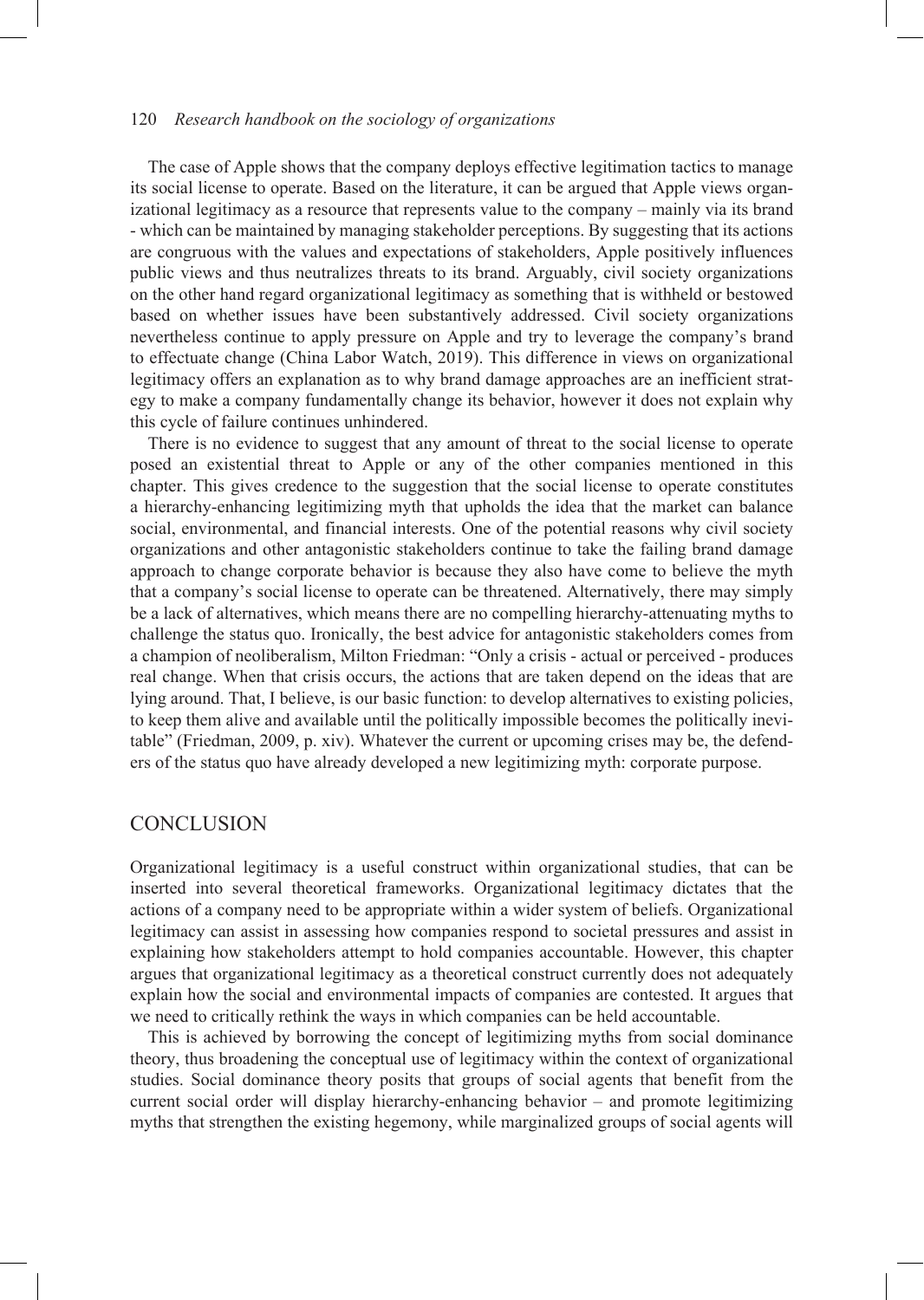express hierarchy-attenuating behavior – and therefore spread legitimizing myths that aim to undermine the hierarchy. According to social dominance theory, the beliefs that legitimize and enhance the existing hierarchy gain strength as the social status of benefitting social agents increases.

The introduction of legitimizing myths advances the analysis of the dynamics between companies and their stakeholders and explains the struggle to maintain or challenge the status quo. In applying a social dominance theoretical perspective to organizational legitimacy, it is suggested that companies, as an influential and dominant group, want to maintain how they are held to account for their social and environmental impacts, which is through market forces. The chapter contends that the social license to operate and corporate purpose are hierarchy-enhancing legitimizing myths that uphold this status quo in favor of companies at the detriment of society. In explaining why antagonistic stakeholders continue to rely on market-based approaches, it is suggested that they either believe the hierarchy-enhancing myths, or they have not created compelling hierarchy-attenuating myths to defy the status quo.

Future research could apply the suggested theoretical expansion of organizational legitimacy to case studies that involve corporate misconduct and ethical transgressions, in order to bolster the operational rigor of the proposed expansion. Research could also explore the existence of additional hierarchy-enhancing myths that are used to uphold the reliance on market forces to address societal concerns. A useful and supplementary frame of analysis that could be operationalized in doing so is the work by Chomsky (2002) on manufacturing consent, to demonstrate how societal consensus on values can be shifted and manipulated. In addition, research could focus on the existence and possible creation of hierarchy-attenuating myths that challenge the faith in the market to alleviate collective concerns. Such research could also explore the specific role that antagonistic stakeholders may play in this context, whether they are consumers, the media, investors, or civil society organizations.

## **REFERENCES**

- Ashforth, B. E. and Gibbs, B. W. (1990). The Double-Edge of Organizational Legitimation. *Organization Science*, *1*(2), 177–194.
- Badshah, N. (2018). Facebook to Contact 87 Million Users Affected by Data Breach. *The Guardian*. http://www.theguardian.com/technology/2018/apr/08/facebook-to-contact-the-87-million-users -affected-by-data-breach.
- Black, L. (2017). *The Social Licence to Operate: Your Management Framework for Complex Times*. London and New York: Routledge.
- Boersma, M. (2018). Between Norms and Practice: Civil Society Perspectives on the Legitimacy of Multistakeholder Initiatives to Eliminate Child Labor. *Business Strategy and the Environment*, *27*(5), 612–620.
- Brown, H. C. (2018). Amazon Gets Huge Subsidies To Provide Good Jobs—but It's a Top Employer of SNAP Recipients in at Least Five States. *The Counter*. https://thecounter.org/amazon-snap-employees -five-states/.
- Brown, W. (2015). *Undoing the Demos: Neoliberalism's Stealth Revolution*. Cambridge, MA: MIT Press.
- China Labor Watch (2019). iPhone 11 Illegally Produced in China: Apple Allows Supplier Factory Foxconn to Violate Labor Laws. http://www.chinalaborwatch.org/upfile/2019\_09\_06/Zhengzhou %20Foxconn%20English%2009.06.pdf.
- Chomsky, N. (2002). *Manufacturing Consent: The Political Economy of the Mass Media*. Reprint edition. New York: Pantheon Books.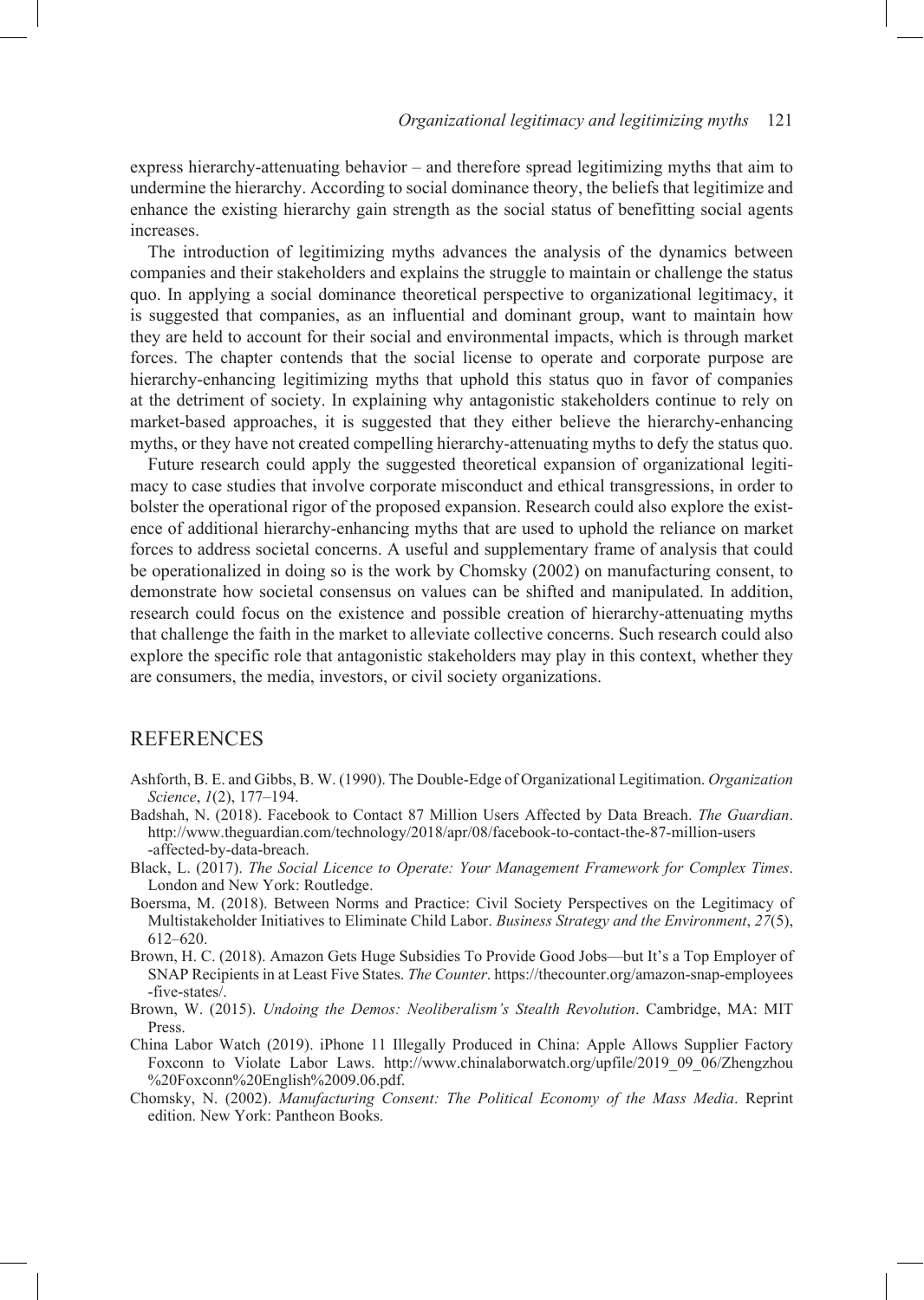- Clarke, T. and Boersma, M. (2015). The Governance of Global Value Chains: Unresolved Human Rights, Environmental and Ethical Dilemmas in the Apple Supply Chain. *Journal of Business Ethics*, *143*(1), 111–133.
- Clement, J. (2020). Facebook: Active Users Worldwide. *Statista*. https://www.statista.com/statistics/ 264810/number-of-monthly-active-facebook-users-worldwide/.
- Colli, F. (2017). GVCs and Consumer-Led Campaigns: Lobbying between the State and the Market. ECPR Joint Sessions, April 25 – April 30, Nottingham.
- Davies, R. (2018). Apple Becomes World's First Trillion-Dollar Company. *The Guardian*, August 2. https://www.theguardian.com/technology/2018/aug/02/apple-becomes-worlds-first-trillion-dollar -company.
- Davis, K. (1973). The Case for and against Business Assumption of Social Responsibilities. *Academy of Management Journal*, *16*(2), 312–322.
- Davis, M. and Melin, A. (2019). Jamie Dimon Gets \$31 Million Pay for JPMorgan's Record Year. *Bloomberg.com*, January 17. https://www.bloomberg.com/news/articles/2019-01-17/jamie-dimon -gets-5-pay-increase-after-jpmorgan-s-record-year.
- Deegan, C. and Blomquist, C. (2006). Stakeholder Influence on Corporate Reporting: An Exploration of the Interaction between WWF-Australia and the Australian Minerals Industry. *Accounting, Organizations and Society*, *31*(4–5), 343–372.
- DiMaggio, P. and Powell, W. (1983). The Iron Cage Revisited: Institutional Isomorphism and Collective Rationality in Organizational Fields. *American Sociological Review*, *48*(2), 147–160.
- Donaldson, T. and Preston, L. E. (1995). The Stakeholder Theory of the Corporation: Concepts, Evidence, and Implications. *The Academy of Management Review*, *20*(1), 65–91.
- Dowling, J. and Pfeffer, J. (1975). Organizational Legitimacy: Social Values and Organizational Behavior. *Pacific Sociological Review*, *18*(1), 122–136.
- Duhigg, C. and Barboza, D. (2012). In China, Human Costs Are Built into an iPad. *New York Times*, February 25. http://www.teamsters952.org/In\_China\_Human\_Costs\_are\_built\_into\_an\_ipad.PDF.
- Ellis, D. (2009). AIG Suffers \$62 Billion Loss, Bailout Revamped. *CNN*, March 2. https://money.cnn .com/2009/03/02/news/companies/aig/index.htm.
- Elsbach, K. D. (1994). Managing Organizational Legitimacy in the California Cattle Industry: The Construction and Effectiveness of Verbal Accounts. *Administrative Science Quarterly*, *39*(1), 57–88.
- Fink, L. (2019). Larry Fink's Letter to CEOs. *BlackRock*. https://www.blackrock.com/americas-offshore/ 2019-larry-fink-ceo-letter.
- Fortune (2020). *BlackRock*, *Fortune*. https://fortune.com/fortune500/2019/blackrock/.
- Freeman, R. E. (1984). *Strategic Management: A Stakeholder Approach*. Boston: Pitman.
- Friedman, M. (2009). *Capitalism and Freedom: Fortieth Anniversary Edition*. Chicago: University of Chicago Press.
- Gehman, J., Lefsrud, L. M., and Fast, S. (2017). Social License to Operate: Legitimacy by Another Name? *Canadian Public Administration*, *60*(2), 293–317.
- Gunningham, N., Kagan, R. A., and Thornton, D. (2004). Social License and Environmental Protection: Why Businesses Go Beyond Compliance. *Law & Social Inquiry*, *29*(2), 307–341.
- Guthrie, J. and Parker, L. D. (1989). Corporate Social Reporting: A Rebuttal of Legitimacy Theory. *Accounting and Business Research*, *19*(76), 343–352.
- Haack, P. (2012). Legitimacy in Institutional Theory: Three Essays on Social Judgements in a Globalized World. PhD Thesis, University of Zurich, Faculty of Economics.
- Hampton, J. (1988). *Hobbes and the Social Contract Tradition*. Cambridge: Cambridge University Press.
- Haslam, K. (2013). Apple's Tim Cook on Following Instinct, Finding the Best People and Treating People Fairly. *Macworld*. http://www.macworld.co.uk/news/apple/apples-tim-cook-following -instinct-finding-best-people-treating-people-fairly-3451130/.
- Heater, B. (2018). Bernie Sanders' Problem with Amazon. *TechCrunch*, August 29. https://social .techcrunch.com/2018/08/28/bernie-sanders-problem-with-amazon/.
- Hillman, A. J., Withers, M. C., and Collins, B. J. (2009). Resource Dependence Theory: A Review. *Journal of Management*, *35*(6), 1404–1427.
- Hybels, R. C. (1995). On Legitimacy, Legitimation, and Organizations: A Critical Review and Integrative Theoretical Model. *Academy of Management Proceedings*, *1995*(1), 241–245.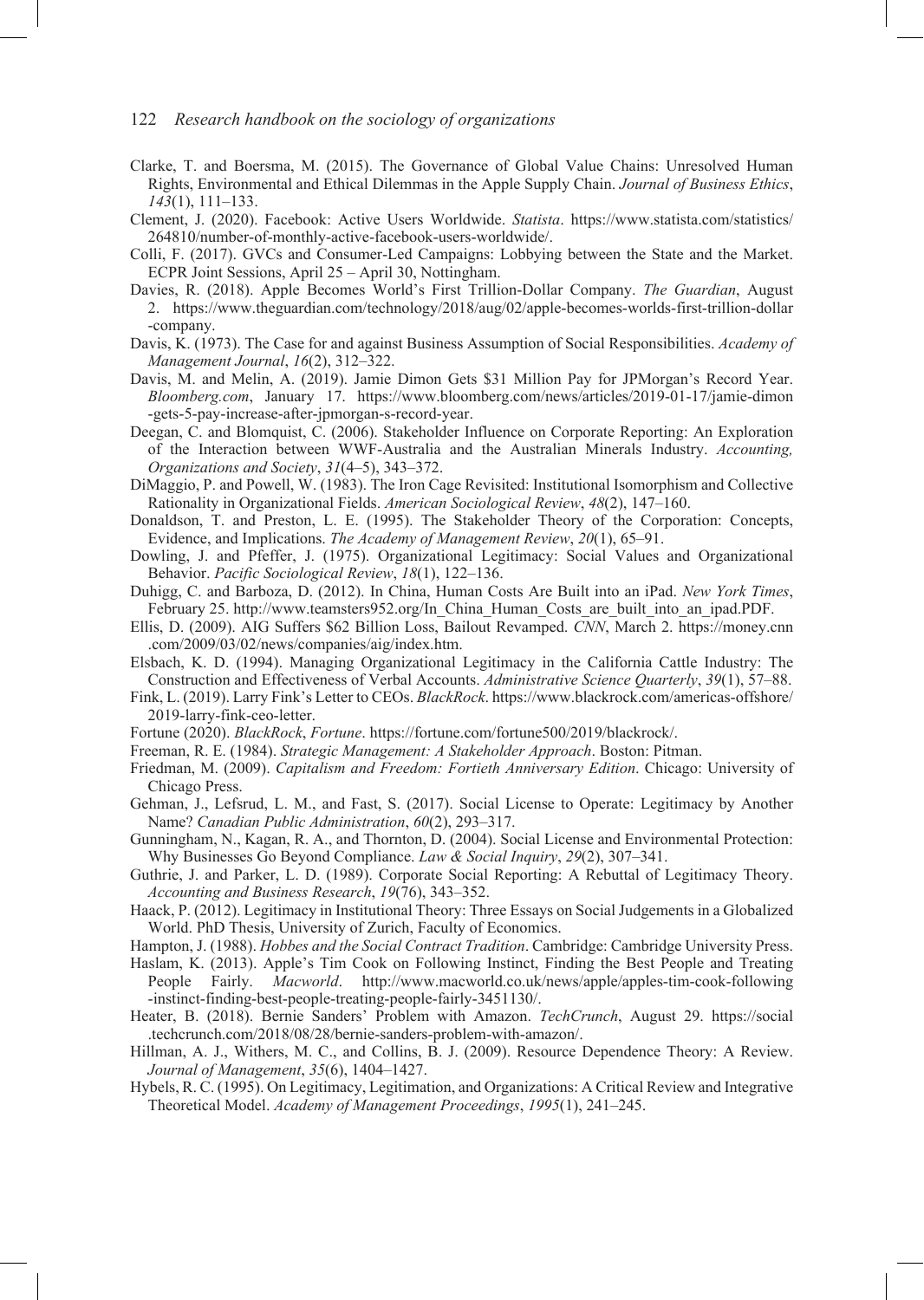- Idowu, S. O., Capaldi, N., and Zu, L. (eds.) (2013). *Encyclopedia of Corporate Social Responsibility*. Berlin: Springer.
- International Council on Mining and Metals (2012). *Mining's Contribution to Sustainable Development: An Overview*. London: International Council on Mining and Metals.
- International Institute for Environment and Development (2002). *Breaking New Ground: Mining, Minerals and Sustainable Development*. London.
- Joyce, S. and Thomson, I. (2000). Earning a Social Licence to Operate: Social Acceptability and Resource Development in Latin America. *CIM Bulletin*, *93*, 49–53.
- Lazonick, W., Sakinç, M. E., and Hopkins, M. (2020). Why Stock Buybacks Are Dangerous for the Economy. *Harvard Business Review*, January 7. https://hbr.org/2020/01/why-stock-buybacks-are -dangerous-for-the-economy.
- Lazonick, W. and Shin, J.-S. (2019). *Predatory Value Extraction: How the Looting of the Business Corporation Became the US Norm and How Sustainable Prosperity Can Be Restored*. Oxford and New York: Oxford University Press.
- Lindblom, C. K. (1993). The Implications of Organizational Legitimacy for Corporate Social Performance and Disclosure. Paper presented at Critical Perspectives on Accounting conference. New York.
- McDonnell, M.-H. and King, B. (2013). Keeping Up Appearances: Reputational Threat and Impression Management after Social Movement Boycotts. *Administrative Science Quarterly*, *58*(3), 387–419.
- Mitchell, R., Agle, B. R., and Wood, D. (1997). Toward a Theory of Stakeholder Identification and Salience: Defining the Principle of Who and What Really Counts. *Academy of Management Review*, *22*(4), 853–886.
- Morrison, J. (2014). *The Social License: How to Keep Your Organization Legitimate*. New York: Springer.
- Nasi, J., Nasi, S., Phillips, N. and Zyglidopoulos, S. (1997). The Evolution of Corporate Social Responsiveness: An Exploratory Study of Finnish and Canadian Forestry Companies. *Business & Society*, *36*(3), 296–321.
- Noonan, L. (2020). Dimon Says Pandemic Is 'Wake-Up Call' to Build Fairer Economy. Financial Times. https://www.ft.com/content/a7aaa694-2d7e-4de9-b792-f0088db9f82b.
- O'Brien, B. (2020). How Responsible Shareholders Can Change the World, and Why They Must. *Human Rights Defender*, *29*(3), 32–33.
- O'Donovan, G. (2000). *Legitimacy Theory as an Explanation for Corporate Environmental Disclosures*. Victoria University of Technology, Faculty of Business and Law.
- O'Donovan, G. (2002). Environmental Disclosures in the Annual Report: Extending the Applicability and Predictive Power of Legitimacy Theory. *Accounting, Auditing & Accountability Journal*, *15*(3), 344–371.
- Oliver, C. (1991). Strategic Responses to Institutional Processes. *Academy of Management Review*, *16*(1), 145–179.
- Ostry, J. D., Loungani, P., and Furceri, D. (2016). Neoliberalism: Oversold? *International Monetary Fund – Finance & Development*, *53*(2), 38–41.
- Owen, J. R. and Kemp, D. (2013). Social Licence and Mining: A Critical Perspective. *Resources Policy*, *38*(1), 29–35.
- Pleven, L. (2009). AIG to Pay \$450 Million in Bonuses. *Wall Street Journal*, March 16. https://www.wsj .com/articles/SB123707854113331281.
- Pratto, F., Sidanius, J., Stallworth, L. M., and Malle, B. F. (1994). Social Dominance Orientation: A Personality Variable Predicting Social and Political Attitudes. *Journal of Personality and Social Psychology*, *67*(4), 741–763.
- Rhodes, C. (2016). Democratic Business Ethics: Volkswagen's Emissions Scandal and the Disruption of Corporate Sovereignty. *Organization Studies*, *37*(10), 1501–1518.
- Robertson, A. (2020). Apple Agrees to \$500 Million Settlement for Throttling Older iPhones. *The Verge*. https://www.theverge.com/2020/3/2/21161271/apple-settlement-500-million-throttling-batterygate -class-action-lawsuit.
- Rousseau, J.-J. and May, G. (2002). *The Social Contract: And, the First and Second Discourses*. New Haven: Yale University Press.
- Sethi, S. P. (1978). Advocacy Advertising: The American Experience. *California Management Review*, *21*(1), 55–68.